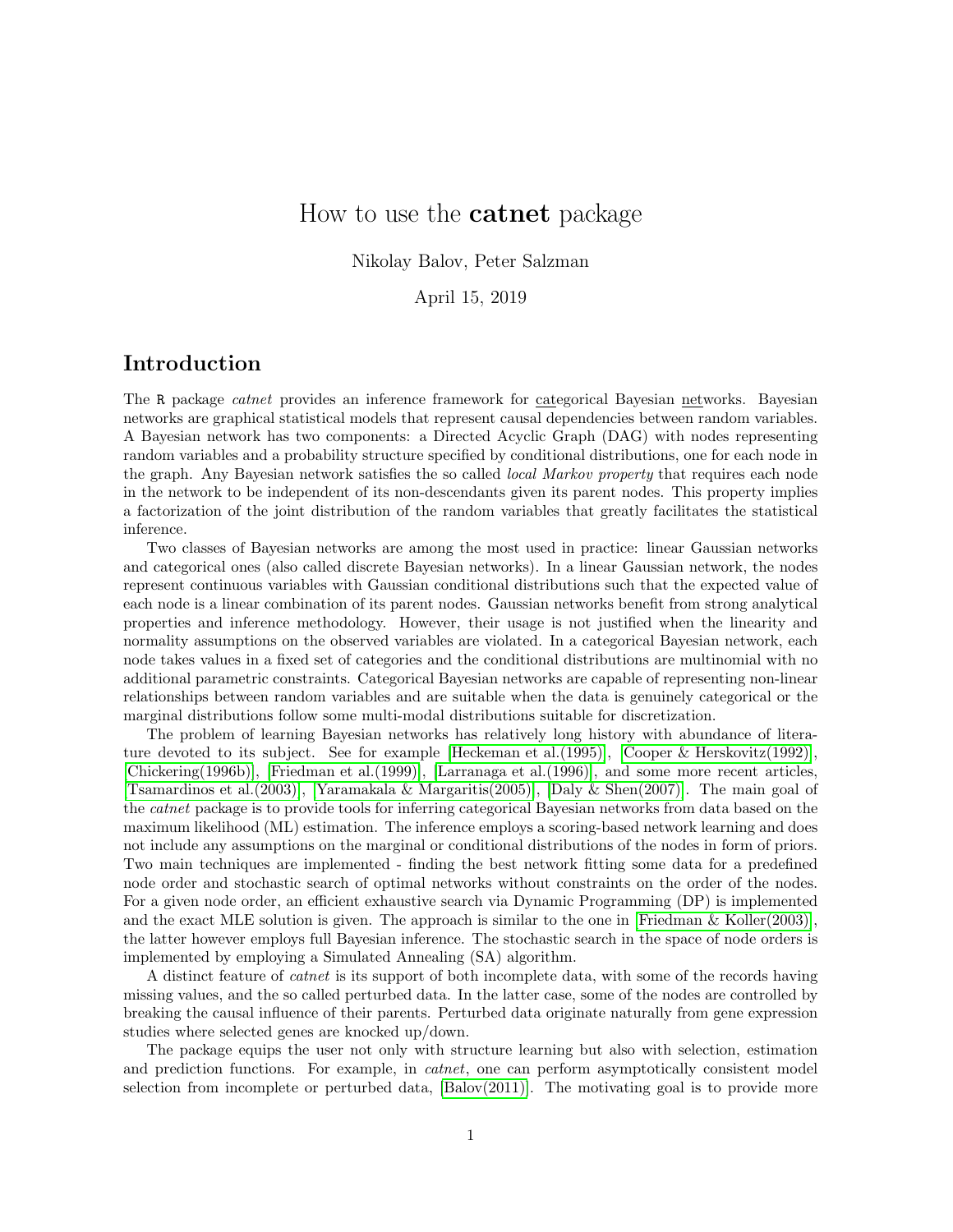versatile statistical tools for studying networks such as model selection in classes of optimal networks with varying complexity. Despite the diversity and efficiency of the existing algorithms, being strictly structure learning techniques, their selection flexibility is usually limited.

Some attention is paid to the computational issues also. Since the size of the space of networks is super-exponential to the number of nodes, the network learning is inherently a very difficult problem. Nevertheless, manageable inference for moderate size networks of up to several hundred nodes is possible if the node parent sets and overall network complexity are constrained. In addition, catnet has parallel processing capabilities allowing for times faster stochastic search.

Although catnet is designed as a self-contained package and provides the basic functionality one needs for working with categorical Bayesian networks, some graph related operations such as network visualization are not included. The user may benefit from having installed other packages such as graph, for general graph manipulations, and *Graphviz* or *igraph* for graph rendering and visualization.

The authors of catnet target reconstruction of gene/protein regulatory networks as a primary application of the package (for overview on this topic see [\[Sebastiani et al.\(2004\)\]](#page-19-3) and [\[Friedman et al.\(2000\)\]](#page-18-7)), but its functionality is by no means limited for use to bioinformatics only and hopefully will find much larger application scope.

# 1 Creating and Manipulating Networks

The basic class object in *catnet* package is **catNetwork**, which stands for categorical network. All through the package the object-oriented approach is followed and all classes are defined as S4 R-objects. Any catNetwork can handle different number of categories for its nodes. Its graph structure, a DAG, describes the relationship between its nodes, while multinomial distributions represent the conditional dependency of the nodes on their parents. For brevity, hereafter we will refer to a catNetwork object simply as a network.

Next we present a formal definition of categorical network. Let  $\mathcal{V} = \{x_i\}_{i=1}^n$  be a set of n discrete random variables with number of categories  $\mathcal{C} = \{c_i\}_{i=1}^n$ . A categorical network G with nodes V is described by its parenthood structure and conditional probabilities. We denote by  $\Pi_i$  the parent set of the *i*-th node, thus,  $\Pi_i \subset \mathcal{V}$  and every  $x_j \in \Pi_i$  is a parent of  $x_i$ . The conditional probability of  $x_i$  given  $\Pi_i$  is denoted  $P(x_i | \Pi_i)$  and follows unconstrained categorical distribution. Any permutation  $\Omega$  of size n defines an order of the nodes V. We say that  $\Omega$  is consistent with G if

$$
\Pi_{\Omega(i)} \subset \{\Omega(1), ..., \Omega(i-1)\}, i = 1, ..., n,
$$
\n(1)

thus, the parents of each node appear earlier in the order  $\Omega$ . Since any categorical network is a DAG and as a such has a consistent node order, the joint probability distribution of G allows the following factorization

$$
P(x_1, ..., x_n) = \prod_{i=1}^n P(x_{\Omega(i)} | x_{\Omega(1)}, ..., x_{\Omega(i-1)}) = \prod_{i=1}^n P(x_{\Omega(i)} | \Pi_{\Omega(i)}).
$$

Let  $D_m = \{X^j\}_{j=1}^m$  be a sample of m observations on variables V. Without loss of generality we assume that for all i an j,  $X_i^j \in \{1, 2, ..., c_i\}$ . Then the sample-average log-likelihood of G with respect to  $D_m$  is

<span id="page-1-0"></span>
$$
l(G|D_m) = \frac{1}{m} \sum_{i=1}^{n} \sum_{j=1}^{m} \log P(X_{\Omega(i)}^j | \Pi_{\Omega(i)}(X^j)),
$$
\n(2)

where  $\Pi_i(X^j)$  is the realization of the parent set of  $x_i$  for the j-th sample  $X^j$ . Catnet performs network estimation by maximizing  $l$  as a function of  $G$ .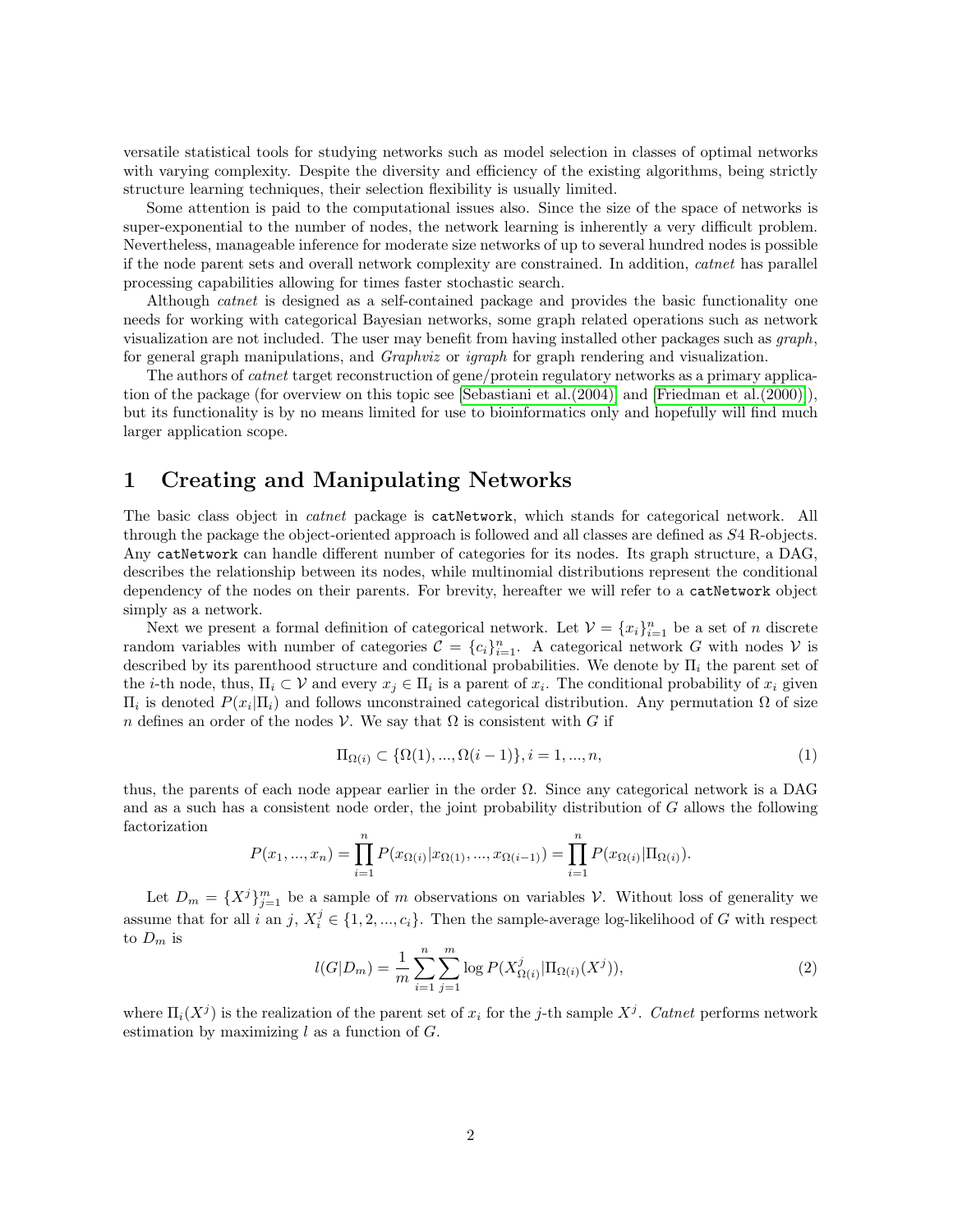### 1.1 Creating New Networks

We start by describing several ways to create a catNetwork object. In the usual scenaria the *catnet* is designed for, networks are inferred from data and are created implicitly. There are occasions, however, when the user may want to create a network manually and the package provides such means.

A categorical network can be created explicitly by calling the cnNew function. The function takes following arguments: a vector of node names (nodes), a list of node categories (cats), a list of parents ((parents)) and an optional list of conditional probabilities (probs). Because of the nested list hierarchy of the probability structure, specifying the probability argument directly can be very elaborated task for large networks. In the following example we create a small network with only three nodes. Note that all inner most vectors in the probs argument, such as (0.4,0.6), represent conditional distributions and thus sum to 1. If probs parameter is omitted, a random probability structure will be assigned.

```
> library(catnet)
> cnet <- cnNew(
+ nodes = c("a", "b", "c"),
+ cats = list(c("1","2"), c("1","2"), c("1","2")),
+ parents = list(NULL, c(1), c(1,2)),+ probs = list( c(0.2, 0.8),+ list(c(0.6,0.4),c(0.4,0.6)),
+ list(list(c(0.3,0.7),c(0.7,0.3)),
+ list(c(0.9,0.1),c(0.1,0.9)))) )
```
## 1.2 Generating Random Networks

Randomly generated networks can be useful for simulation and evaluation purposes. By calling the cnRandomCatnet function, the user may generate a catNetwork with random DAG and probability model. The number of nodes, maximum parent size and the number of categories have to be given. All nodes are assigned equal number of categories.

```
> set.seed(123)
> cnet1 <- cnRandomCatnet(numnodes=4, maxParents=2, numCategories=2)
> cnet1
A catNetwork object with 4 nodes, 2 parents, 2 categories,
Likelihood = 0, Complexity = 8.
```
### 1.3 Inheriting a Graph Object

A catNetwork object can be also created by inheriting an existing graph object as supported in graph package, [\[Gentleman et al.\(2009\)\]](#page-18-8). The latter provides greater number of function for creating and manipulating graphs. A graph object can be created directly by specifying its nodes (myNodes) and edges (myEdges). It contains only a graphical structure description, not a probability one. Then, a catNetwork is created by calling the cnCatnetFromEdges function.

```
> myNodes<-c("a","s","p","q","r","t","u")
```

```
> myEdges<-list(a=list(edges=NULL), s=list(edges=c("p","q")), p=list(edges=c("q")), q=list(edges=c("r"
```
> cnet2 <- cnCatnetFromEdges(nodes=myNodes, edges=myEdges, numCategories=2)

In catnet package one is able to import graphs from Simple Interaction Format (SIF) and Bayesian Networks Interchange Format (BIF) files. If a SIF file describes a DAG, which may not be the case since SIF files can describe any graph structure, the graph can be imported by calling the cnCatnetFromSif function. In this case a random probability structure is assigned. On the other hand, a BIF file describes both the DAG and probability structures.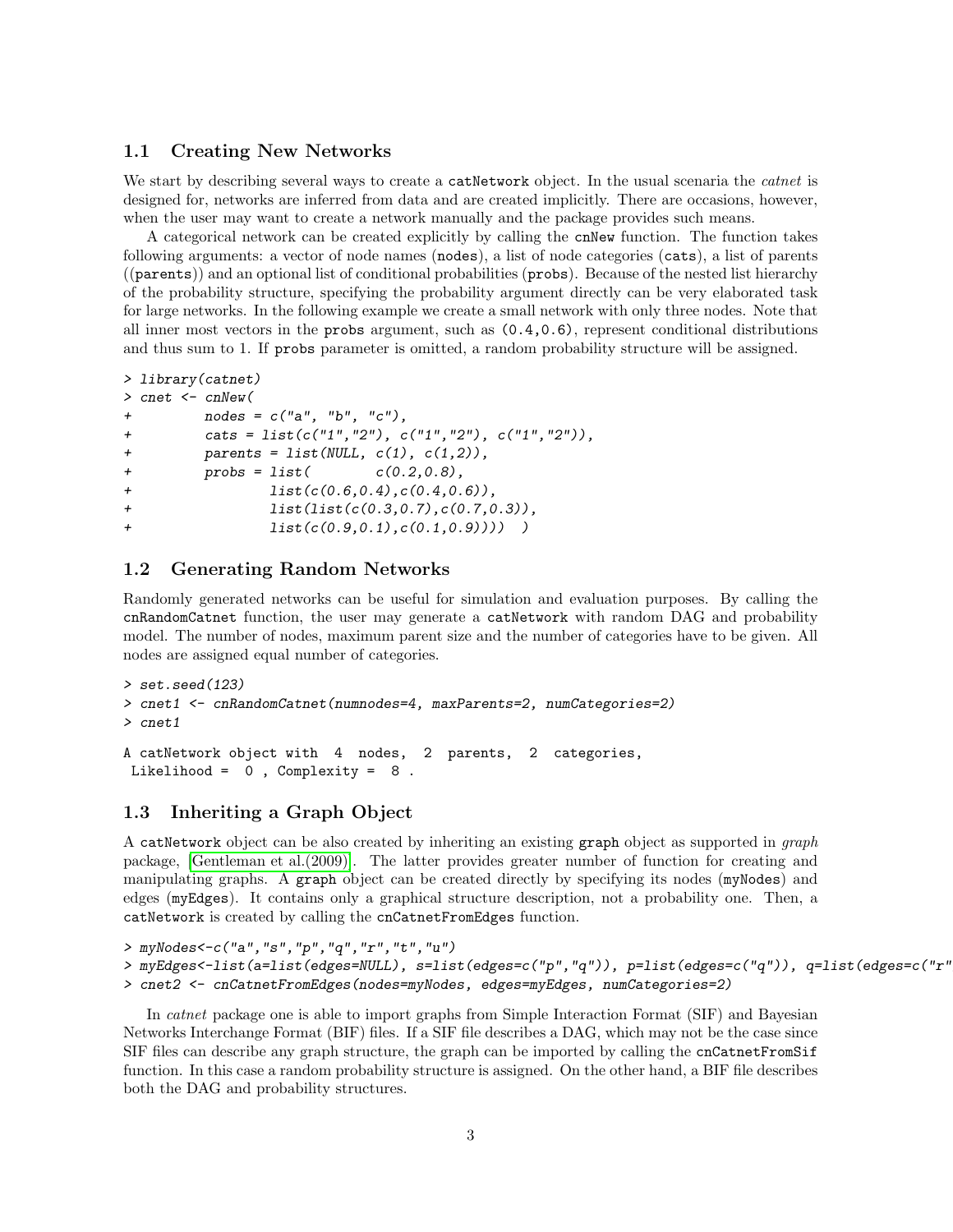```
> #cnet3 <- cnCatnetFromSif(filename)
> #cnet3
```
# 2 Accessing Network Attributes and Characteristics

There are several functions that give access to the main components of a catNetwork object, or more precisely, its slots. Such are the functions cnNumNodes, cnNodes, cnEdges, cnMatEdges, cnParents, cnMatParents and cnProb, which are shortly described next.

Of course, all attributes can be accessed using the @attribute mechanism, but that opens the possibility of accidental attribute change. Note that, in general, direct manipulation with the network components is not recommended for it may destroy the object integrity.

Functions cnNumNodes and cnNodes return the number and the list of names, respectively, of network nodes. For each node of a network, for example cnet1, one can obtain its parents by calling the cnParents function or find its children through cnEdges function.

```
> cnNumNodes(cnet1)
[1] 4
> cnNodes(cnet1)
[1] "N1" "N2" "N3" "N4"
> cnEdges(cnet1)
$N2
[1] "N3" "N4"
$N3
[1] "N4"
> cnParents(cnet1)
$N3
[1] "N2"
$N4
[1] "N2" "N3"
```
In addition, the corresponding cnMatParents and cnMatEdges functions return matrices instead of lists. Specifically, cnMatParents returns a binary matrix representing the pairwise node connections, and it is especially useful for comparing networks with the same number of nodes. Alternatively, cnMatEdges returns a two-column matrix of ordered pairs encoding the edges with direction from the first to the second.

```
> cnMatParents(cnet1)
```
N1 N2 N3 N4 N1 0 0 0 0 N2 0 0 0 0 N3 0 1 0 0 N4 0 1 1 0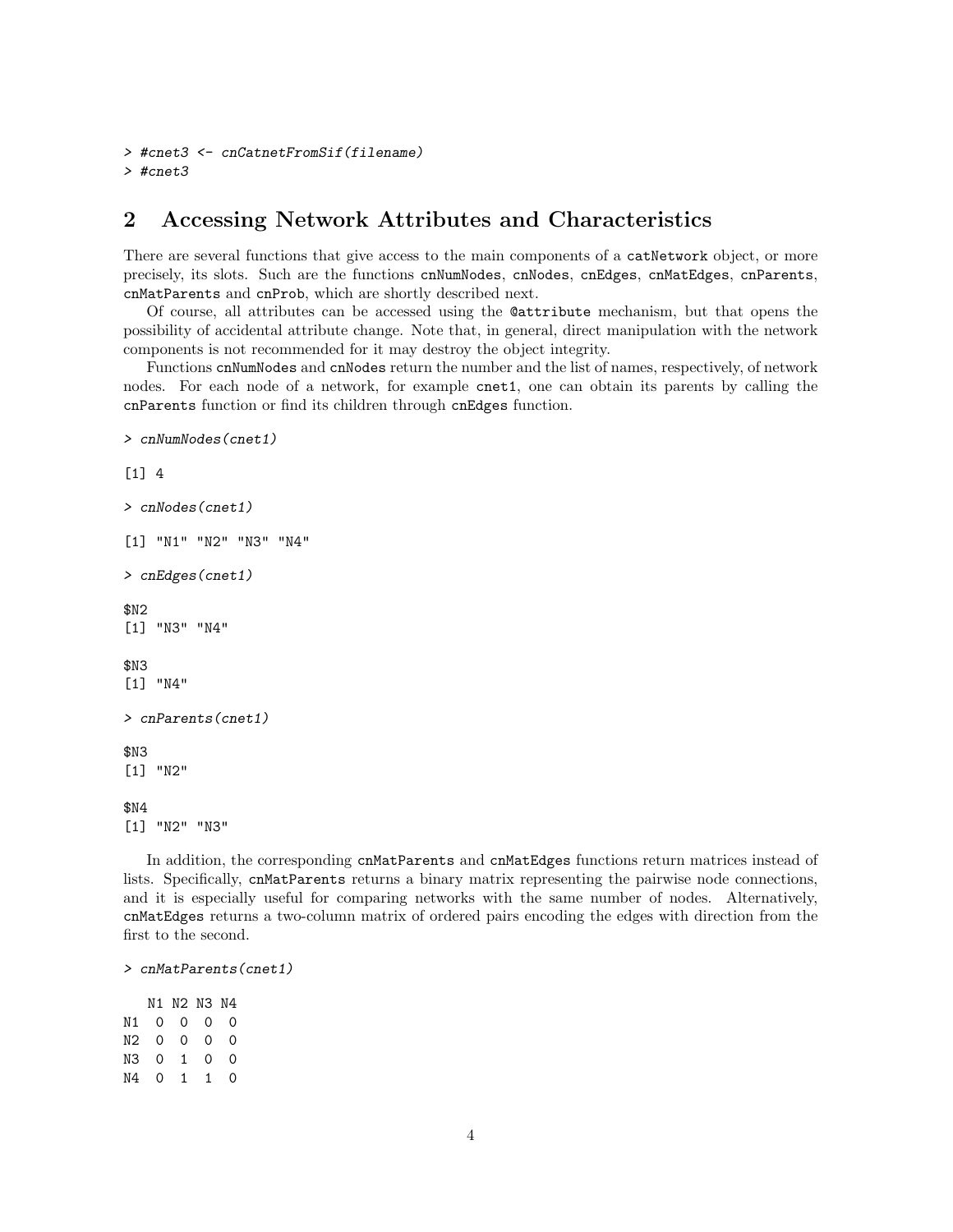#### > cnMatEdges(cnet1)

|                    | [., 1]    | $\lfloor .2 \rfloor$ |
|--------------------|-----------|----------------------|
| $\left[1, \right]$ | יי 17ט יי | "N3"                 |
| [2,]               | יי N2"    | "N4"                 |
| $\left[3,1\right]$ | יי צוו יי | "N4"                 |

cnProb and cnPlotProb function provides an access to the complete probability table of a network, which is a recursive list and can be quite large for networks with big parent sets and many categories. Conditional probabilities are reported in the following format. First, node name and its parents are given, then a list of probability values corresponding to all combinations of parent categories (put in brackets) and node categories. In the following example the first node  $(N1)$  has two categories  $(C1)$  and C2) and no parents, thus two numbers are given, probability 0.68 for the first category and 0.32 for the second. The third node  $(N3)$  has two categories and one parent  $(N2)$  and consequently two pairs of probabilities are reported, one for  $N2 = C1$  and another for  $N2 = C2$ .

> cnPlotProb(cnet1)

Node[N1], Parents: []C1 0.679 []C2 0.321 Node[N2], Parents: []C1 0.542 []C2 0.458 Node[N3], Parents: N2 [ C1]C1 0.103 [ C1]C2 0.897 [ C2]C1 0.855 [ C2]C2 0.145 Node[N4], Parents: N2 N3 [ C1 C1]C1 0.256 [ C1 C1]C2 0.744 [ C1 C2]C1 0.563 [ C1 C2]C2 0.437 [ C2 C1]C1 0.392 [ C2 C1]C2 0.608 [ C2 C2]C1 0.481 [ C2 C2]C2 0.519

An important characteristic of any categorical Bayesian network is its complexity. The complexity is an integer number specifying the number of parameters needed to define the probability structure of the network. For example, the complexity of a network with nodes without parents and two categories per node equals the number of nodes. The complexity of a catNetwork object can be obtained by calling the cnComplexity function.

### > cnComplexity(cnet1)

#### [1] 8

The complexity plays a key role in the network estimation and model selection problems.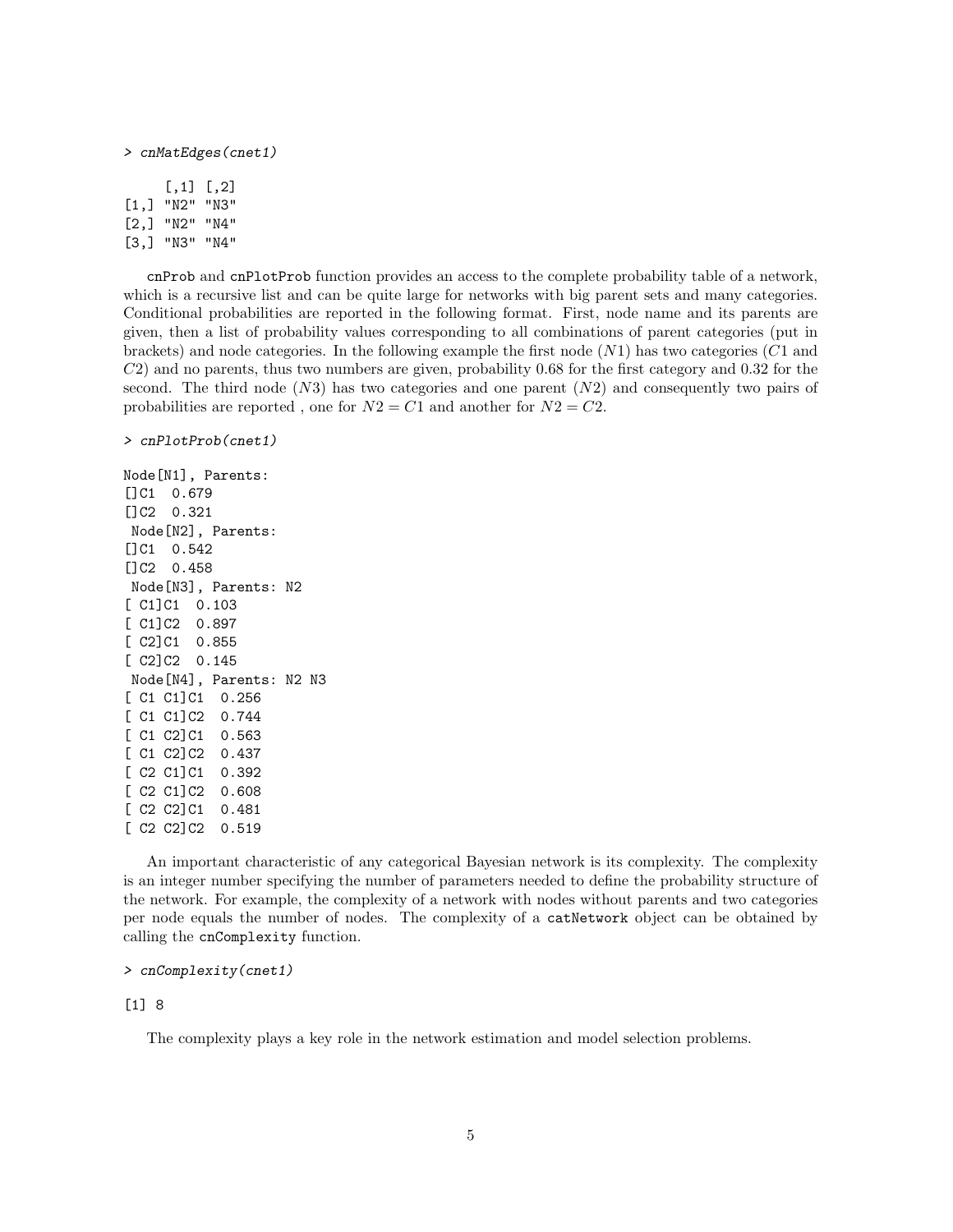## 2.1 Drawing a Network

catnet provides several alternatives for visualizing a network. They are implemented in the function cnPlot. If the *igraph* package is installed, a catNetwork object will be coerced to a **igraph** object and plotted. Alternatively, cnPlot may generate a dot-file, compatible with the external Graphviz software package ([\[graphvis\]](#page-18-9)). Dot-files can be rendered to a postscript or a pdf files using the dot executable from Graphviz or directly visualized by dotty or tcldot. There is an auxiliary to cnPlot function called cnDot that generates and saves dot-files specifically.

```
#cnPlot(cnet1)
#cnDot(cnet1, "cnet1.dot")
```
## 2.2 Topological Node Order

Since any Bayesian network is a DAG, there is a natural order of its nodes such that any node has parents only among the nodes appearing earlier in the order. In fact, a catNetwork object may have many compatible orders and the function cnOrder returns just one of them. cnOrder takes as an input either a catNetwork object or a list of parent sets. The next example illustrates its usage.

```
> cnOrder(cnet1)
```

```
[1] 1 2 3 4
```

```
> cnOrder(cnet1@parents)
```
[1] 1 2 3 4

The topological order is important in the context of network learning and it is another key element in the catnet's search methodology.

## 2.3 Equivalent Graph Representation

An important result from the theory of Bayesian networks states that all networks with common sets of nodes can be organized in equivalent classes. According to definition, for any two equivalent networks there are probability structures such that their joint probabilities are equal. More on the topic one can find in [\[Verma & Pearl\(1990\)\]](#page-19-4) and [\[Chickering\(1996b\)\]](#page-18-2). Function dag2cpdag generates the Complete Partially Directed Graph (CPDAG) for a network according to the algorithms given in [\[Chickering\(1996b\)\]](#page-18-2). Note that in a CPDAG some edges are not directed to reflect the freedom of choosing directions without leaving the corresponding equivalent class.

```
> set.seed(456)
> cnet2 <- cnRandomCatnet(numnodes=10, maxParents=3, numCategories=2)
> cnEdges(cnet2)
$N2
[1] "N8" "N10"
$N4
[1] "N3"
$N6
[1] "N8"
$N8
[1] "N5"
```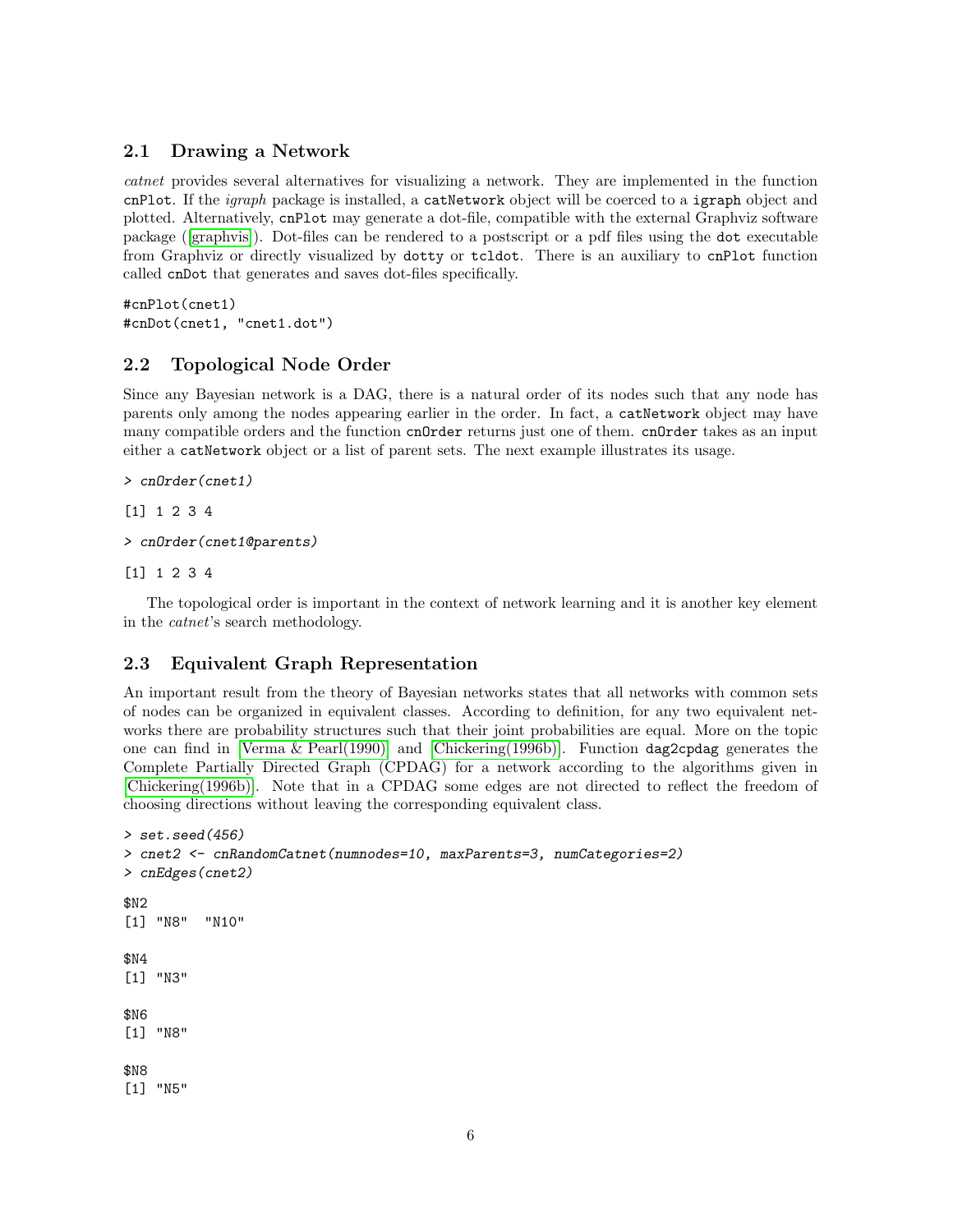```
> pcnet2 <- dag2cpdag(cnet2)
add N3 -> N4
add N5 -> N8
add N10 -> N2
> cnEdges(pcnet2)
$N2
[1] "N8" "N10"
$N3
[1] "N4"
$N4
[1] "N3"
$N5
[1] "N8"
$N6
[1] "N8"
$N8
[1] "N5"
$N10
[1] "N2"
```
## 2.4 Comparing Networks

Often, one has two networks with the same nodes and wants to evaluate the difference between them. There are two basic criteria for comparing networks. First, a topological one that compares the graphical structure of the networks and second, a probabilistic one, involving the distributions specified by the networks. catnet employs several measures for topological comparison such as the number of true positive/false positive/false negative directed edges, the parent Hamming distance - the number of different elements between the corresponding parent matrices, the number of true positive/false positive/false negative undirected edges (skeleton), and the number of false positive/negative Markov pairs (pairs that have common descendants). Also included is a measure comparing the node order in the networks. The user can compare two networks by calling the cnCompare function. It returns a a catNetworkDistance object containing the values of the provided measures. More details can be found on cnCompare's help pages.

```
> set.seed(456)
> cnet3 <- cnRandomCatnet(cnNumNodes(cnet2), maxParents=2, numCategories=2)
> cnet3@nodes <- cnet2@nodes
> cnCompare(object1=cnet2, object2=cnet3)
Edges:
```

```
TP = 1,
FP = 3,FN = 4,
```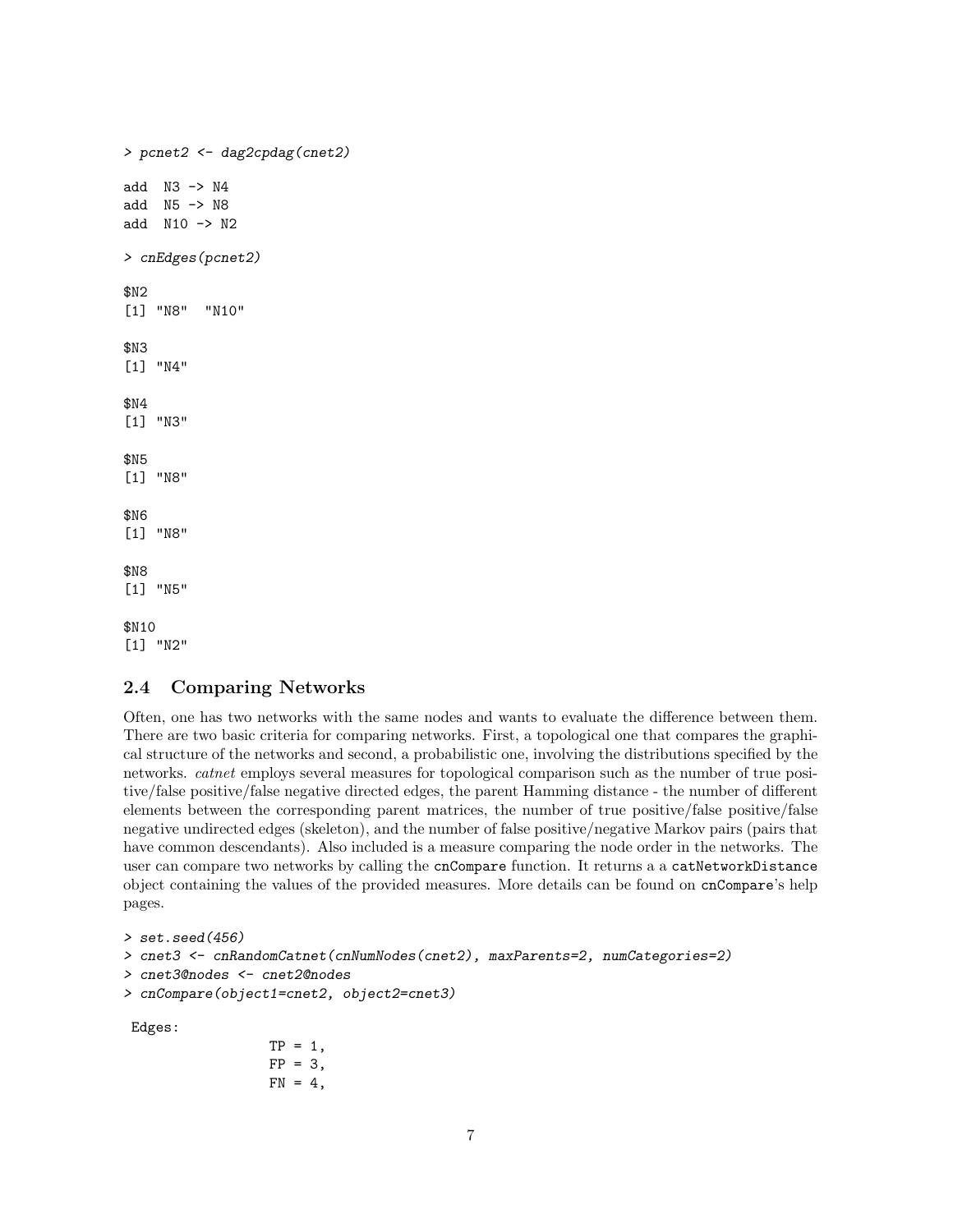```
F-score = 0.331532,
```
 $TP = 1$ ,  $FP = 3$  $FN = 4$ ,

Hamming:

```
(FP+FN) = 7,
    exp = 9,
```
Skeleton:

Order:

 $FP = 0,$  $FN = 0$ ,

Markov blanket:

 $FP = 0$ .  $FN = 1$ 

# 3 Generating Samples and Making Predictions

In addition to the row-sample data representation as often used in statistical practice, *catnet* also allows a column-sample format, the latter being a standard for storing micro-array data. In the latter case, the samples are organized in columns and each row represents a node. The package provides two function for data generation, cnSample and cnSamplePert. The second one allows the user to generate a perturbed sample, a sample with some of its nodes having fixed, non-random, values. In microbiology, the perturbation techniques is an important tool for inferring causal relationships in regulatory networks.

In the following example we generate a random sample of size 100 from cnet1 object that have been created earlier. By setting the output argument to be "matrix", we obtain a result in matrix form. Alternatively, a sample as data.frame can be generated.

```
> samples1 <- cnSamples(object=cnet1, numsamples=100, output="matrix")
> dim(samples1)
[1] 4 100
> samples1 <- cnSamples(object=cnet1, numsamples=100, output="frame")
> dim(samples1)
```
[1] 100 4

Another possibility is to generate perturbed samples with fixed, user specified, values for particular nodes. We endow the term perturbations with the same meaning as the used in gene experimental analysis - observing steady-state expression levels of selected genes. In presence of genetic perturbations one or more genes are fixed by deletion or over-expression. Perturbed gene experiments are useful tool in studying gene interactions. In non-biological context, if a network node represents some random factor, we can think of the node perturbations as a means to control this factor. To generate perturbed samples, the user may call cnSamples function and specify an additional vector argument, perturbations, of length the number of nodes. The vector value for each node is either a fixed categorical index from the categorical set of the node, which is carried out unchanged to the output, or zero, marking the node as random one that has to be sampled. In the next example a sample of size 10 is generated with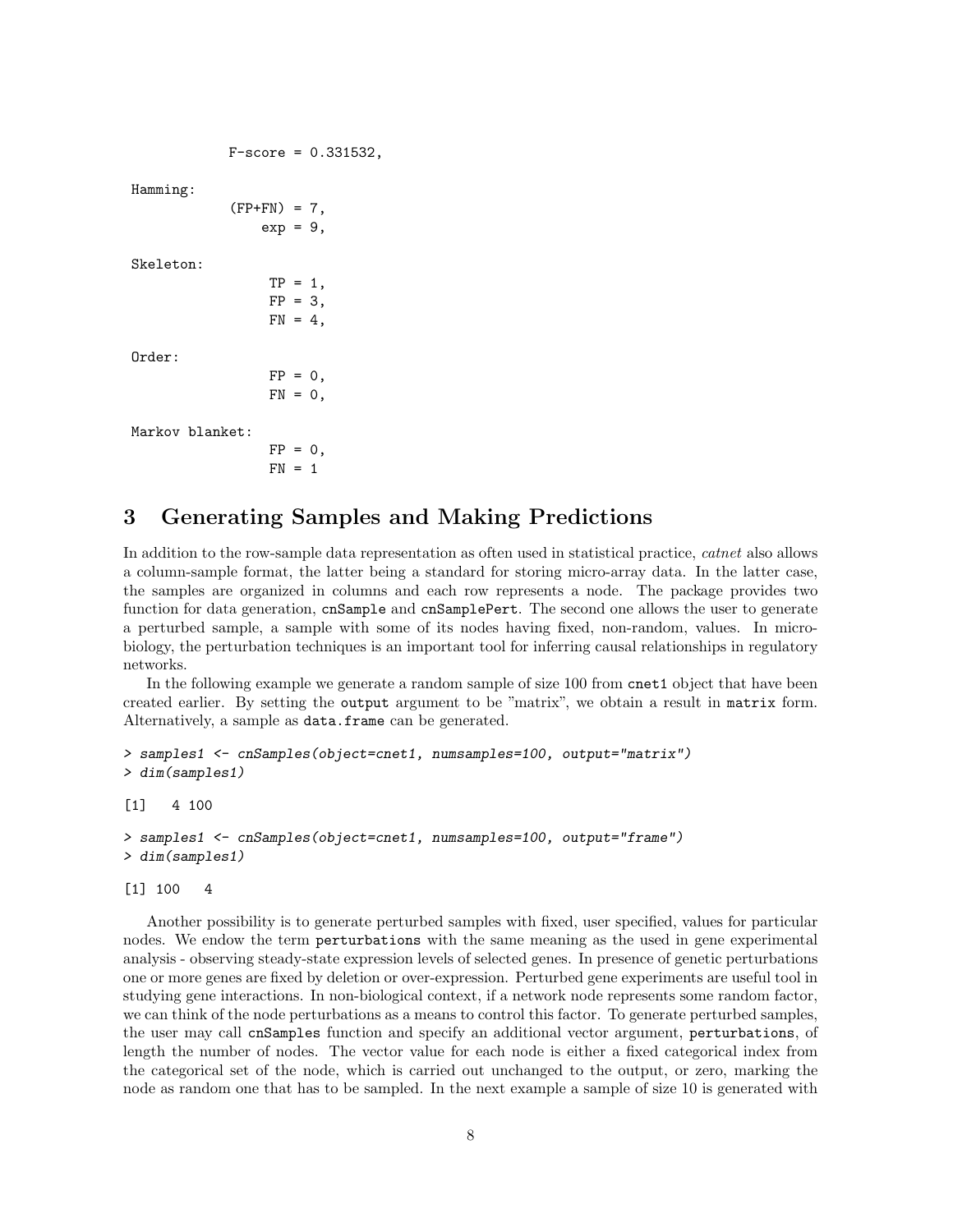random first two nodes but perturbed third and fourth nodes that take their first and second category, respectively.

#### > samples2 <- cnSamples(object=cnet1, numsamples=10, perturbations=c(0,0,1,2))

For prediction purposes one can use cnPredict function with parameters a network object and data. In the data, only the node positions marked as not-available (NA) are predicted. The nodes are assigned categorical values based on the maximum probability criterion. If for example, given a particular instance of its parenthood, a node has three categories with probabilities (0.2, 0.5, 0.3), then the second category will be assigned as its value.

```
> ## generate a sample of size 12 and set the last 3 nodes as not-available
```

```
> numnodes <- cnNumNodes(cnet2)
```

```
> samples3 <- cnSamples(object=cnet2, numsamples=12, output="matrix")
```
> ## predict the last three nodes in 'cnet2' from the rest

```
> ## by setting their values in 'samples3' as NA
```

```
> samples3[numnodes-2, ] <- rep(NA, 12)
```

```
> samples3[numnodes-1, ] <- rep(NA, 12)
```

```
> samples3[numnodes, ] <- rep(NA, 12)
```

```
> ## predict the values of the last 3 nodes
```

```
> newsamples <- cnPredict(object=cnet2, data=samples3)
```
# 4 Learning Network form Data

All existing network learning algorithms such as Grow-Shrink, Incremental Association [\[Yaramakala & Margaritis\(2005\)\]](#page-19-2), [\[Tsamardinos et al.\(2003\)\]](#page-19-1) and Hill-Climbing [\[Daly & Shen\(2007\)\]](#page-18-4), to mention a few, implement either score or constraint-based algorithms to find good solutions. *catnet* implements a global score algorithm and searches for networks fitting the data exhaustively, according to the MLE criterion - in cases when the topological order of the nodes is known, the package provides a function, cnSearchOrder, that finds the exact (if is unique) MLE solution for the estimation problem. Alternatively, if the order is not known the user may search the space of orders using the stochastic search function cnSearchSA.

## 4.1 Network Estimation for Given Node Order

As put forward in [\[Cooper & Herskovitz\(1992\)\]](#page-18-1), the model search in the space of all networks can be restricted to a smaller space of networks that are consistent with a particular node order. The spaces of networks with fixed node order are not only smaller but more 'regular'. In [\[Friedman & Koller\(2003\)\]](#page-18-5), authors evaluate the regularity in terms of posterior distribution of features and also conclude that a search restricted to a particular node ordering does not necessarily preclude good network recovering. Empirical studies also confirm that on order restricted network spaces, the likelihood functions have less local variability, thus discontinuity, which facilitates likelihood based estimations.

Function cnSearchOrder is the main computational tool provided by *catnet*. The function implements a Dynamic Programming (DP) algorithm for searching in the space of networks having a node order specified by the user. The result is a set of networks with increasing complexity up to a given maximum value. In other words, each resulting network is exact the maximum likelihood estimator (MLE) for the corresponding complexity. More formally, for given node order  $\Omega$  and complexity number  $\alpha$ , the function finds

 $\hat{G}_{MLE}(\Omega, \alpha) = argmax\{l(G|D_m), \text{such that } Complexity(G) = \alpha\},\$ 

where the log-likelihood  $l(G|D_m)$  is defined by Eq. [2.](#page-1-0)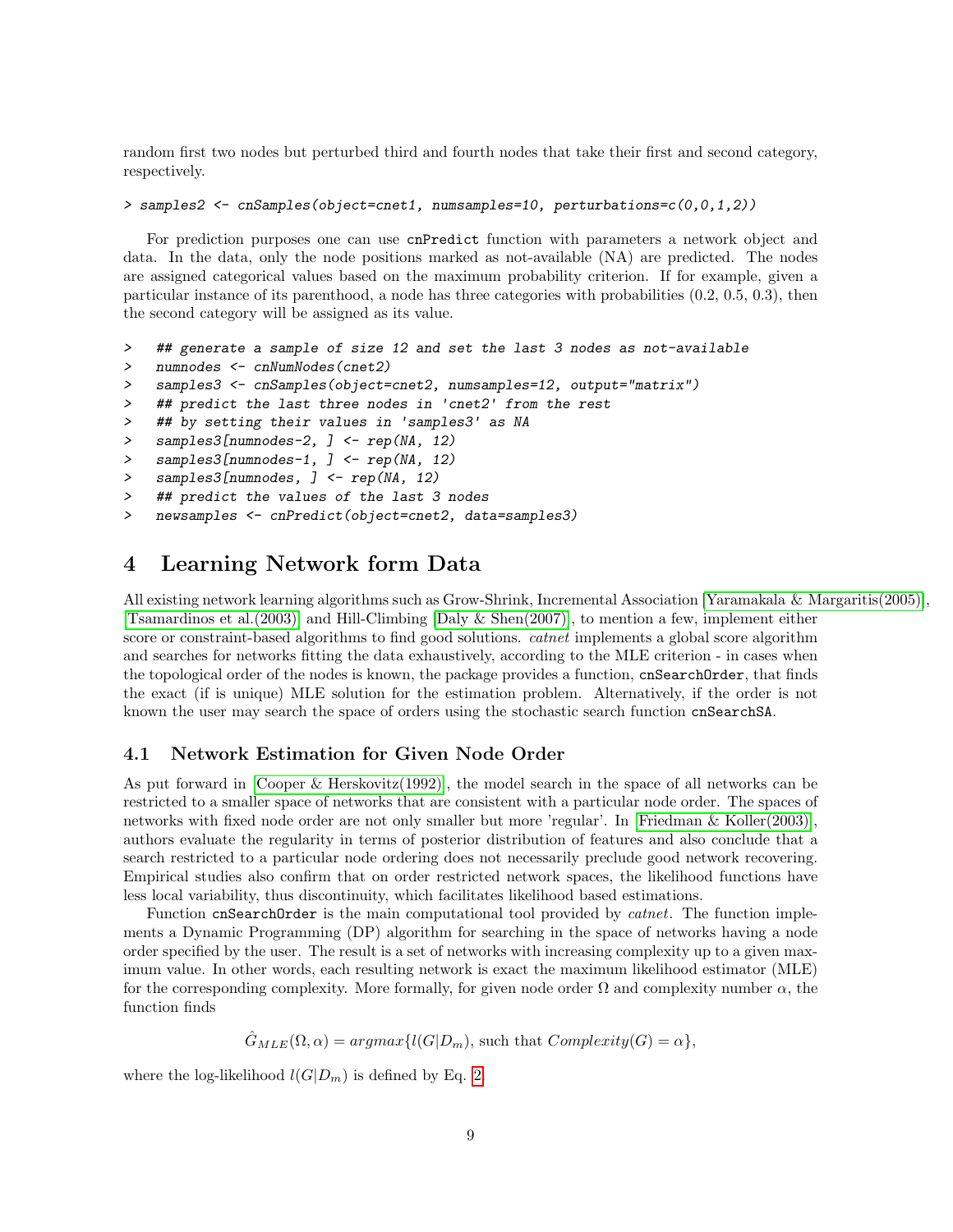Then the user may proceed by selecting a particular network from the found set of networks by specifying a target complexity or applying some model selection criterion - see the functions cnFindAIC and cnFindBIC discussed below.

```
> set.seed(789)
> cnet2 <- cnRandomCatnet(numnodes=10, maxParents=2, numCategories=2)
> nodeOrder <- order(runif(cnNumNodes(cnet2)))
> cnet2
A catNetwork object with 10 nodes, 2 parents, 2 categories,
Likelihood = 0 , Complexity = 11 .
> ## generate a 100-size sample from cnet2
> samples <- cnSamples(object=cnet2, numsamples=100, output="frame")
> netlist <- cnSearchOrder(data=samples, perturbations=NULL, maxParentSet=2, maxComplexity=20,
         nodeOrder, parentsPool=NULL, fixedParents=NULL)
> ## find the recostructed network with the true complexity
> bnet <- cnFind(netlist, 20)
> bnet
A catNetwork object with 10 nodes, 2 parents, 2 categories,
Likelihood = -6.082165, Complexity = 20.
```
cnSearchOrder has two mandatory parameters: data and maxParentSet. The data is given as a matrix or data frame of characters and the function extract the categorical set for each node from the data. If maxComplexity is not specified, the search is applied to the maximum possible complexity.

In many practical problems some prior information about the network structure is available which the user may want to include in the search process. Such prior information can be obtained from experts in the field of interest or to be based on preceding research. In all of its search functions, catnet includes the parameters parentsPool and fixedParents, that can be used for specifying edge constraints.

The first parameter, parentsPool, specifies a set of possible parents for each node and in this way, some nodes can be excluded as potential parents. Additionally, the fixedParents parameter specifies edge inclusion rules - the user may assign mandatory parents to some nodes. These two parameters allow a variety of edge constraints to be implemented.

In the next example, we generate a random network with 12 nodes and then search for the best fitting networks that comply with the following requirements: (1) the last node is not a parent to anyone else, and (2) the first two nodes are necessarily parents to all of the rest nodes. The search is restricted to the 'true' node order, the one of the network from which the data is generated, as obtained by cnOrder(cnet) function.

```
> set.seed(123)
> nnodes <- 12
> cnet <- cnRandomCatnet(numnodes=nnodes, maxParents=5, numCategories=2)
> norder <- cnOrder(cnet)
> parPool <- vector("list", nnodes)
> for(i in 1:nnodes) parPool[[i]] <- 1:(nnodes-1)
> fixparPool <- vector("list", nnodes)
> for(i in 3:nnodes) fixparPool[[i]] <- c(1,2)> samples <- cnSamples(cnet, numsamples=200)
> eval <- cnSearchOrder(data=samples, perturbations=NULL, maxParentSet=2, maxComplexity=200,
          + nodeOrder=norder, parentsPool=parPool, fixedParents=fixparPool)
> eval
```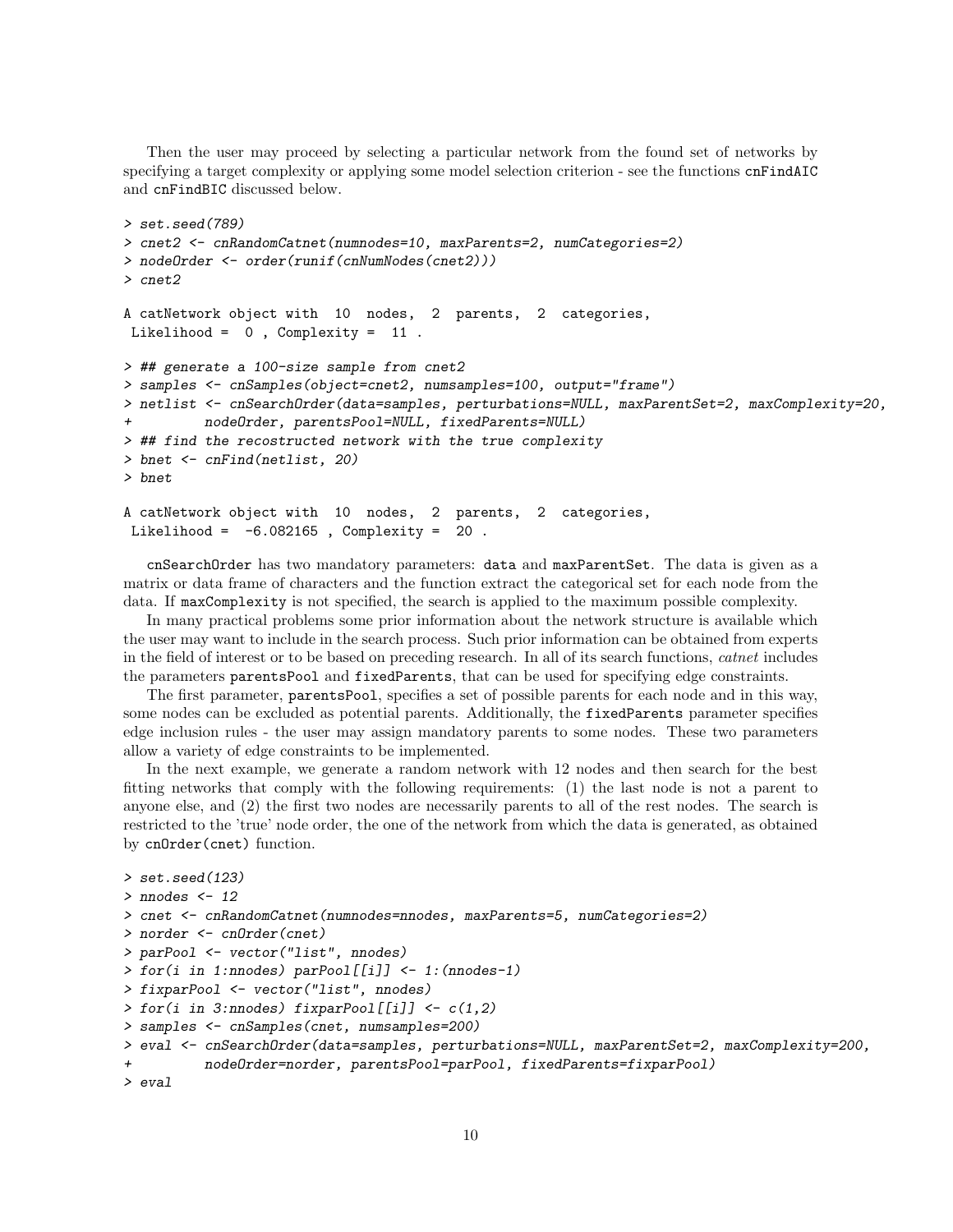```
Number of nodes = 12,
Sample size = 200,
Number of networks = 31
Processing time = 0.123> ## plot likelihood vs complexity for the resulting list of networks
> ## plot(eval@complexity, eval@loglik, xlab="Complexity", ylab = "Log-likelihood", main="Model select
```
## 4.2 Model Selection with AIC and BIC criteria

The model selection problem in the context of network learning is one of the focuses in catnet. As we have mentioned earlier, the package aims to provide flexibility and allows the user to select a network from a list of optimal ones according to the user needs. Methodological details behind the model selection procedures implemented in catnet can be found in [\[Salzman & Almudevar\(2006\)\]](#page-19-5).

Recall that by calling one of the functions cnSearchOrder and cnSearchSA one obtains a list of networks, more precisely catNetwork objects, such that each one has a unique complexity. From this list one may select a network based on particular criteria such as AIC and BIC - the likelihood alone is not enough to make a selection. In the next example both AIC and BIC criteria are applied and the complexities of the selected networks are marked on the model selection curve.

```
> set.seed(345)
> ## generate a 100-size sample from cnet6
> cnet6 <- cnRandomCatnet(numnodes=12, maxParents=5, numCategories=2)
> samples <- cnSamples(object=cnet6, numsamples=100, output="matrix")
> eval <- cnSearchOrder(data=samples, perturbations=NULL, maxParentSet=2, parentSizes=NULL, maxComplex
+ nodeOrder=order(runif(1:dim(samples)[1])), parentsPool=NULL, fixedParents=NULL,
          echo = FALSE)> ## now select a network based on AIC and plot it
> anet <- cnFindAIC(object=eval)
> anet
A catNetwork object with 12 nodes, 2 parents, 2 categories,
Likelihood = -5.864081 , Complexity = 33 .
> ## or BIC
> bnet <- cnFindBIC(object=eval, numsamples=dim(samples)[2])
> bnet
A catNetwork object with 12 nodes, 2 parents, 2 categories,
Likelihood = -5.999561 , Complexity = 23 .
> ## plot likelihood vs complexity for the resulting list of networks
> plot(eval@complexity, eval@loglik,
+ xlab="Complexity", ylab = "Log-likelihood",
+ main="Model selection: AIC and BIC complexities in red and blue.")
> abline(v=anet@complexity,lty=2,col="red")
> abline(v=bnet@complexity,lty=3,col="blue")
```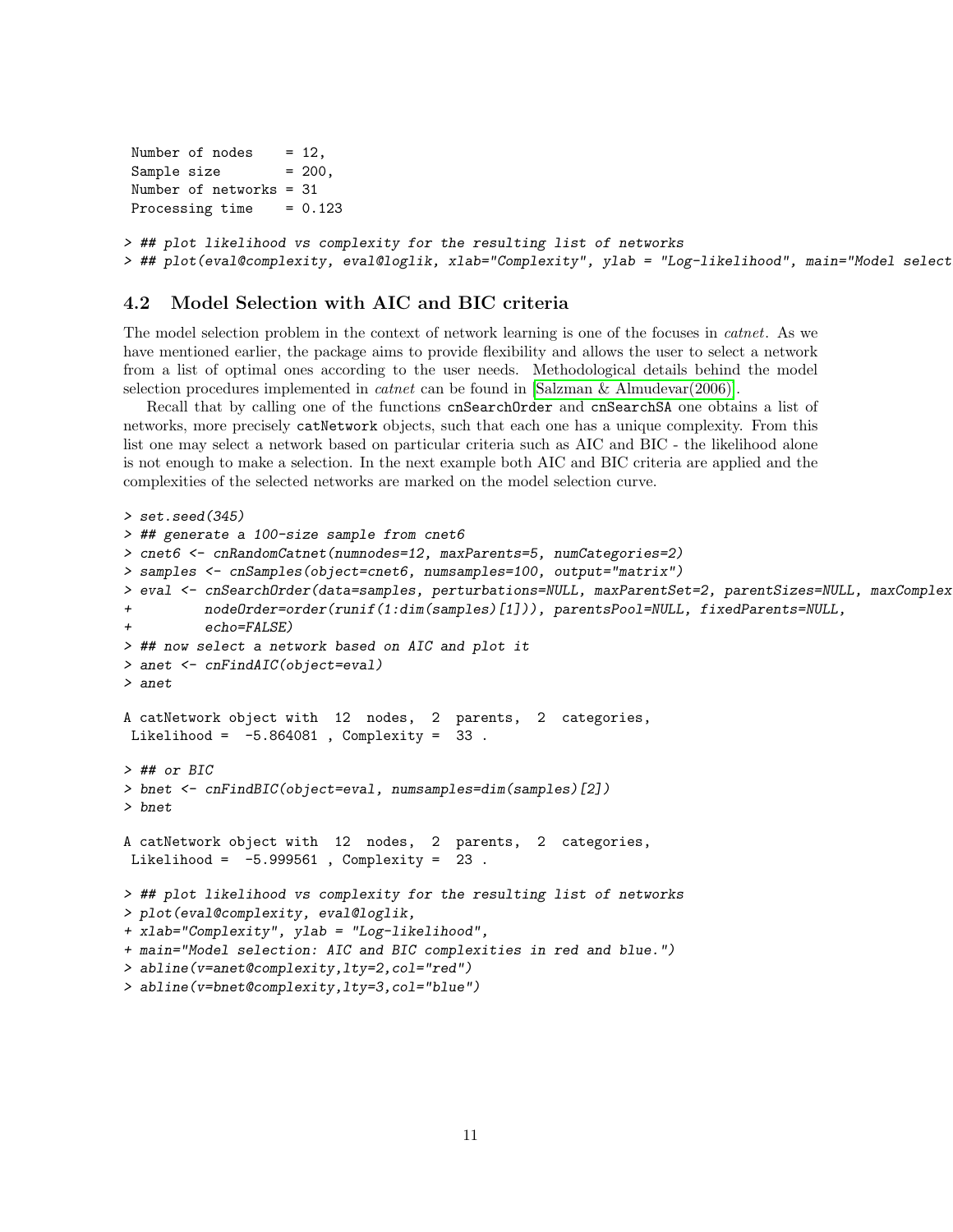

## **Model selection: AIC and BIC complexities in red and blue.**

4.3 Stochastic Search in the Space of Orders

In cases when prior knowledge about the order of the nodes is not available, the user can employ a stochastic search method in the space of all possible node orders. In a way, this will break the general search problem into two smaller ones - 'order search' and 'search in order'. The space of orders includes all possible node permutations and, although still huge, is somehow smaller than that of all possible networks. This approach of order factorization is also implemented in [\[Friedman & Koller\(2003\)\]](#page-18-5) but in a different, Bayesian, context. The idea of considering order learning as a sub-problem is also followed in [\[Larranaga et al.\(1996\)\]](#page-19-0) and [\[Acid et al.\(2001\)\]](#page-18-10) with constraint-based algorithms for conditional independence. In addition, *catnet* implements both frequentist, maximum likelihood based, and Bayesian learning frameworks.

The catnet package provides the stochastic search function cnSearchSA, which implements a Simulated Annealing (SA) algorithm, [\[Kirkpatrick et al.\(1983\)\]](#page-19-6), [\[Cerny\(1985\)\]](#page-18-11). Simulated Annealing is a global optimization algorithm built on the Metropolis algorithm, [\[Metropolis et al.\(1953\)\]](#page-19-7).

For a sample  $D_m$  of observations on variables V and an order  $\Omega$ , we have defined  $G(\Omega, \alpha)$  to be the network with complexity  $\alpha$  consistent with  $\Omega$  that maximizes the log-likelihood [2.](#page-1-0) In fact, G may be only one representative network from a set of equivalent networks maximizing the likelihood. Moreover, we assume that  $\Omega$  is a random element of the space of all permutations of nodes V and its probability is proportional to the likelihood of  $G(\Omega, \alpha)$ 

$$
P(\Omega|D_m) \propto \exp(l(\hat{G}(\Omega,\alpha)|D_m)).
$$
\n(3)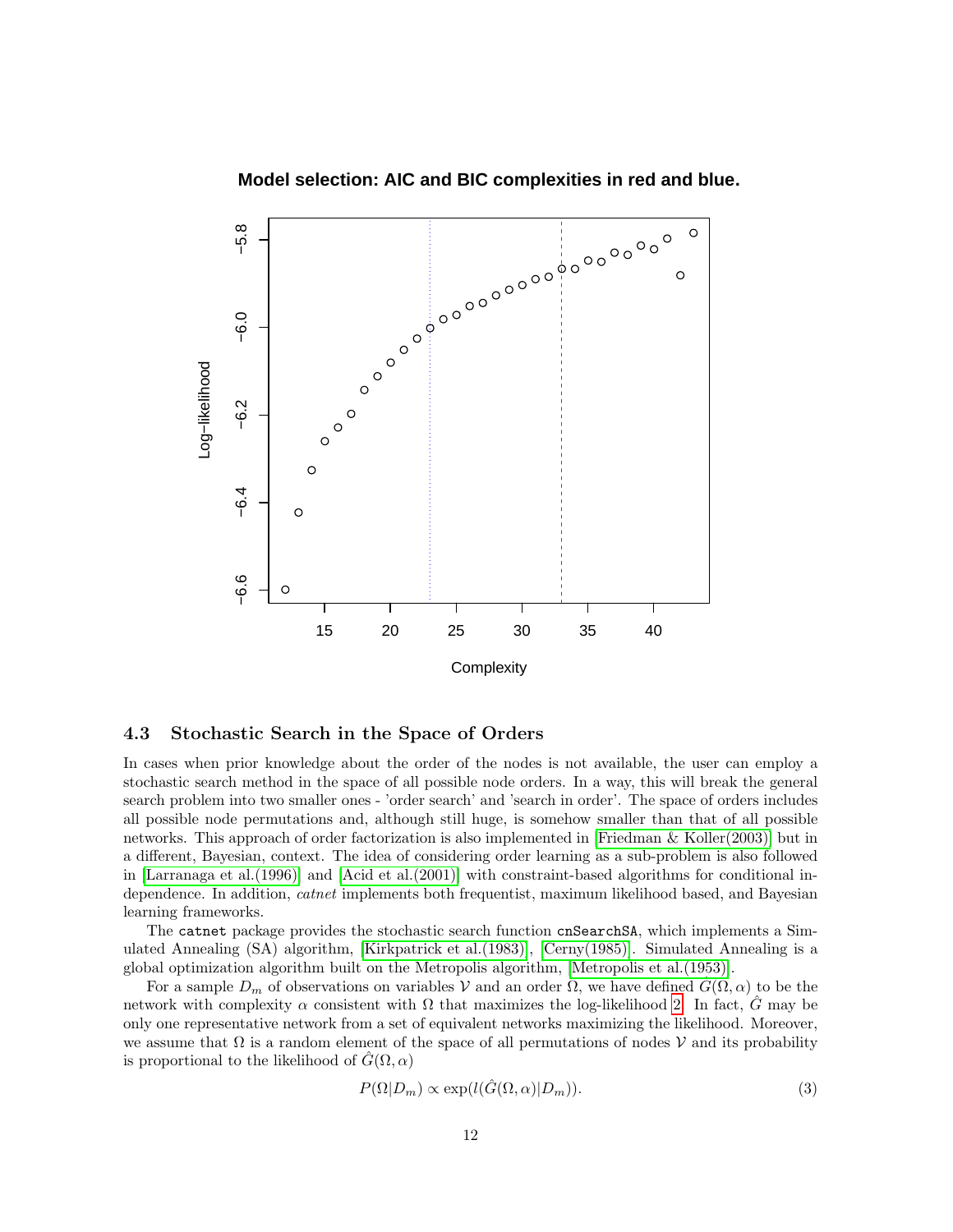The functions cnSearchSA implements a Metropolis algorithm with acceptance probability

<span id="page-12-0"></span>
$$
P(\Omega_2|\Omega_1,\beta) \propto 1_{\Omega_2 \in \mathcal{N}(\Omega_1)} \exp(-\min\{0, l(\hat{G}(\Omega_2,\alpha)|D_m) - l(\hat{G}(\Omega_1,\alpha)|D_m)\}/\beta),\tag{4}
$$

where  $\mathcal{N}(\Omega_1)$  is a neighborhood of  $\Omega_1$  and  $\beta > 0$  is a parameter which specifies the temperature for the Simulating Annealing. The parameter  $\beta$  gradually decreases according to a cooling schedule specified by the function's parameters. The neighborhood  $\mathcal{N}(\Omega)$  of an order  $\Omega$  includes all orders obtained from  $\Omega$  by repeating orderShuffles number of times the following exchange operation: a node index is randomly selected and exchanged with the next node index in  $\Omega$ . By varying orderShuffles, the user can control the extent of  $\mathcal{N}(\Omega)$ .

The complexity  $\alpha$  used in Eq. [4,](#page-12-0) also called target complexity, may vary from one iteration of SA to another. It is determined by a user specified selection criterion, the parameter selectMode. Note that the SA search is only optimal for the series of networks, one for each SA iteration, having complexities α.

In addition to the parameters of cnSearchOrder, cnSearchSA function also accepts

- 1. selectMode determines how the target network complexity  $\alpha$  is defined at each iteration of SA. It can be one of the 'AIC' and 'BIC' criteria. Any other value results in using maxComplexity for  $\alpha$ .
- 2. tempStart the starting temperature of the annealing process.
- 3. tempCoolFact the cooling factor from one temperature step to another. It is a number between 0 and 1, inclusively. For example, if tempStart is the temperature in the first step, tempStart\*temthepCoolFact will be the temperature in the second.
- 4. tempCheckOrders the number of proposals to be checked for given temperature. This is the number of orders, elements of the current order neighborhood, to be proposed at each step before decreasing the temperature. Thus, if  $\Omega$  is the current order at some temperature, totally tempCheckOrders orders from  $\mathcal{N}(\Omega)$  will be proposed, and consequently accepted or rejected, before factoring down the temperature.
- 5. maxIter the maximum number of orders to be checked. If for example maxIter is 40 and tempCheckOrders is 4, then 10 temperature decreasing steps will be eventually performed.
- 6. orderShuffles a number that controls the extent of  $\mathcal{N}(\Omega)$ , the neighborhood of order  $\Omega$ . The elements of  $\mathcal{N}(\Omega)$  are obtained from  $\Omega$  by orderShuffles number of switches of pairs of node indices.
- 7. stopDiff a stopping criterion. If at a current temperature, after tempCheckOrders orders being checked, no likelihood improvement of level at least stopDiff is detected, then the SA stops and the function exists. Setting this parameter to zero guarantees exhausting all of the maximum allowed maxIter order searches.
- 8. priorSearch a result from previous search in form of catNetworkEvaluate object. By setting this parameter, a new search can be initiated from the best order found in a previous search. Thus, a chain of searches can be constructed with varying SA control parameters providing greater adaptability and user control.
- 9. numThreads the number of simultaneous threads run in parallel, each processing different order from the neighborhood of the current selected one.

The input set of parameters of cnSearchSA allows implementing a variety of search strategies, but selecting an optimal setup, naturally, depends on the data. We can only make the following suggestion to the user: try several parameter combinations, perform repeated search with limited number of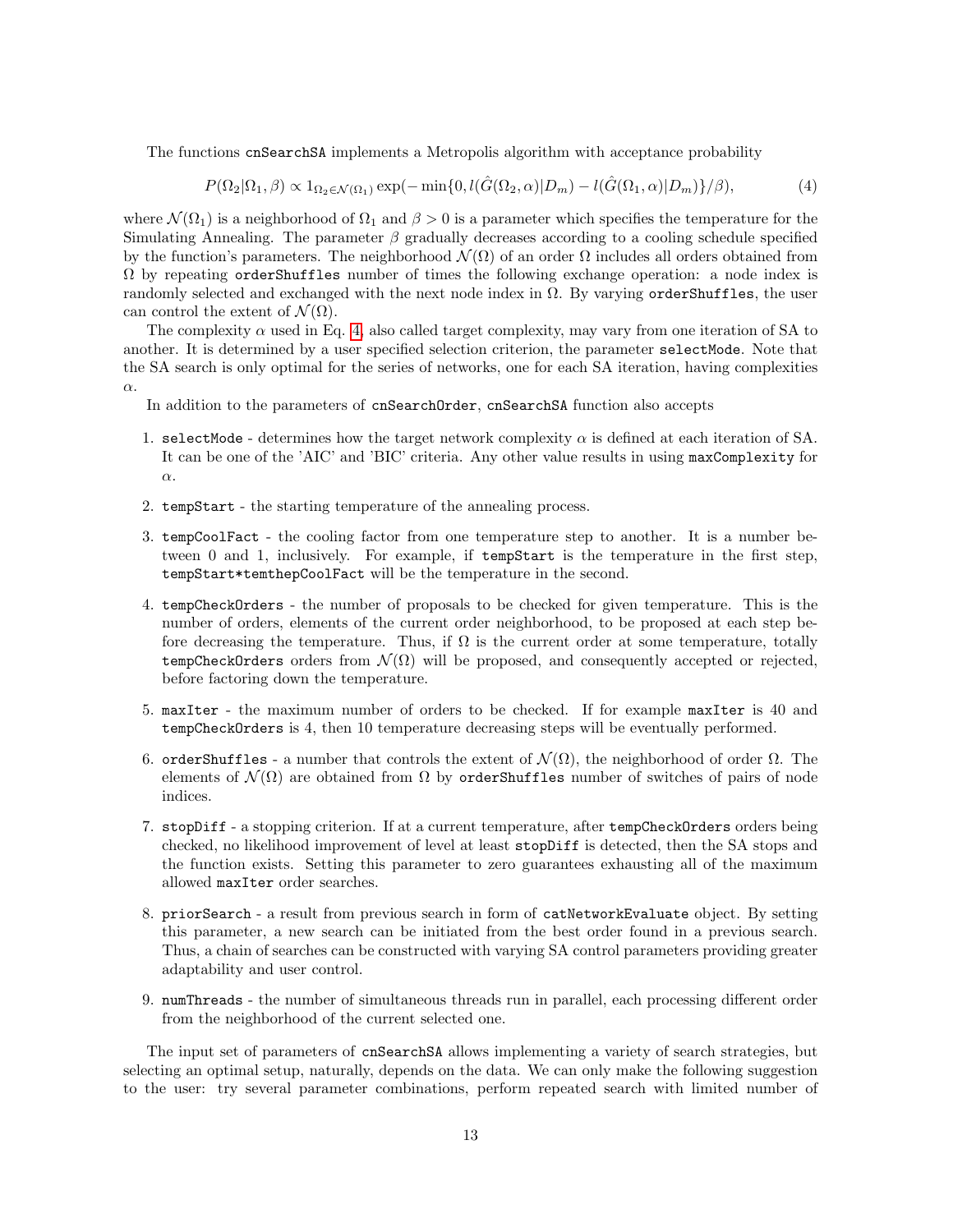iterations (not too large maxIter) with each of them, choose a setting with the most consistent results (in terms of likelihood for a fixed complexity) and perform a longer search with the already chosen set of parameters. Another hint is to look at the acceptance rate of the SA algorithm and choose a setting that gives about 10 to 30 percent acceptance. In any case, a number of independent runs of cnSearchSA are recommended before making conclusions, a general recommendation for any MCMC procedure.

The following example theillustrates a typical call of cnSearchSA

```
> set.seed(345)
> samples <- cnSamples(object=cnet6, numsamples=100, output="matrix")
> netlist <- cnSearchSA(data=samples, perturbations=NULL,
+ maxParentSet=2, parentSizes=NULL, maxComplexity=20,
+ parentsPool=NULL, fixedParents=NULL,
+ tempStart=1, tempCoolFact = 0.9, tempCheckOrders = 4, maxIter = 40,
+ orderShuffles = 1, stopDiff = 0.0001, numThreads=1,
         priorSearch=NULL)
> bnet <- cnFind(netlist@nets, cnComplexity(cnet6))
> bnet
A catNetwork object with 12 nodes, 2 parents, 2 categories,
Likelihood = -6.634573, Complexity = 20.
```
As noted above, the function cnSearchSA has a parameter called priorSearch, which can take the result of previous call to cnSearchSA. In that case the new search starts where the previous search has ended thus trying to improve upon the best set of networks that have been already found. This mechanism allows implementation of sophisticated multi-stage search scenaria with more flexible user control.

By its nature, the search for best network according to a likelihood based score is NP-Complete, thus in general intractable, problem (see [\[Chickering\(1996a\)\]](#page-18-12)). Inherently, the search functions implemented by catnet are highly intensive computationally and some means for processing in cluster environment are necessary.

The cnSearchSA function has a multi-threaded design. If k threads are started in parallel (numThreads=k), then the MC can run up to  $k$  times faster and cover correspondingly larger search space. It works as follows. From the neighborhood of the currently selected node order, k different candidate orders are chosen and exhaustive searches (equivalent to cnSearchOrder) for all of them are performed in parallel in one batch. After the batch is processed, based on the search results the acceptance/rejection decision for the candidate orders is taken in sequential manner. If one of these  $k$  searches succeeds to be accepted, according to the probability in Eq. [4,](#page-12-0) the corresponding node order is chosen as a current selection and the rest of the search results are discarded. Let  $j \in [1, k]$  be the index of the first accepted order in the batch, then this batch processing step is equivalent to  $j$  steps of the baseline MC. On the other hand, if none of the  $k$  searches succeeds to be accepted, then, effectively,  $k$  steps of the MC are performed simultaneously, resulting in k fold speed up. When the acceptance rate of new node orders is low, as is usually the case, the performance boost is close to  $k$  fold.

## 4.4 Including Prior Probabilities

The estimation functionality of *catnet* can be further facilitated by including some prior node connectivity information. Both cnSearchOrder and cnSearchSA functions accepts the parameter edgeProb, which is a square matrix with numeric values in the range  $[0,1]$ . The  $[i, j]$ -th element in edgeProb specifies the probability of directed edge from j-th to i-th node. From a given edge probability matrix, a prior distribution on the space of networks is constructed based on the assumption that all edges are independent Bernoulli random variables. Formally, let G be a categorical Bayesian network and let the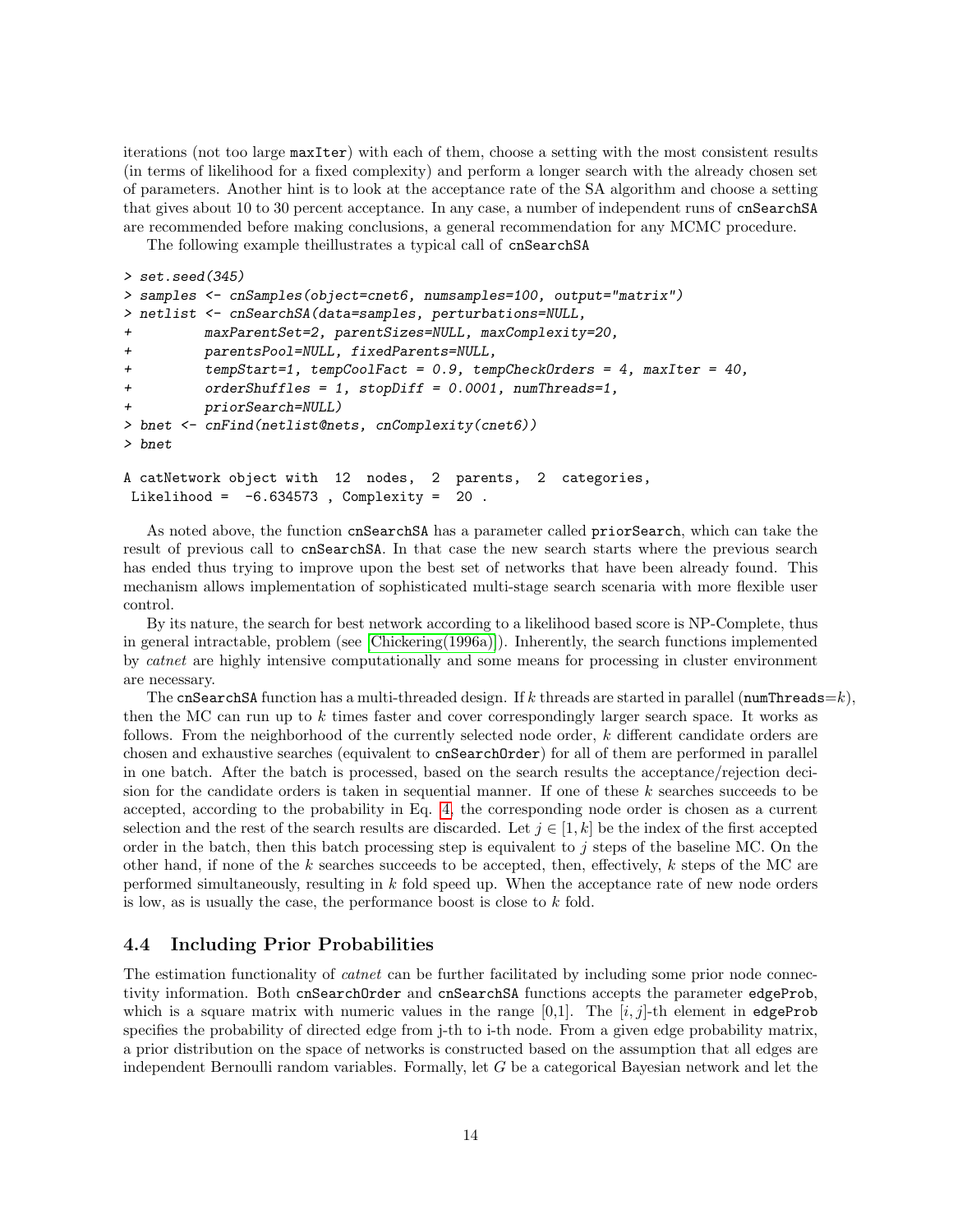binary variables  $\delta_{ij} \in \{0,1\}$  indicate the presence of edge from the j-th to the i-th node. Denote the elements of the edge probability matrix with  $q_{ij}$ . Then we define the prior probability of G as

$$
\pi(G) \propto \prod_{i=1}^{n} \prod_{j \neq i} q_{ij}^{\delta_{ij}} (1 - q_{ij})^{1 - \delta_{ij}}.
$$
\n(5)

In the space of all possible networks, not necessarily DAGs, the above is a properly normalized distribution. Accordingly, we replace the objective log-likelihood function by the posterior score

$$
\frac{1}{m} \sum_{i=1}^{n} \sum_{j=1}^{m} log P(X_{\Omega(i)}^{j} | \Pi_{\Omega(i)}(X^{j})) + \sum_{i=1}^{n} \sum_{j \neq i} [\delta_{ij} log(q_{ij}) + (1 - \delta_{ij}) log(1 - q_{ij})],
$$
\n(6)

where  $\Omega$  is an order compatible with  $G$ .

The following example utilize the edgeProb parameter

```
> set.seed(678)
> numnodes <- 16
> numcats <- 3
> maxpars <- 2
> cnet8 <- cnRandomCatnet(numnodes, maxpars, numcats)
> ps <- cnSamples(cnet8, 500)
> ## next, a variable number of categories scanario is demonstrated
> ## find a node with descendants and reduce its number of categories
> mpars <- cnMatParents(cnet8)
> for(j in 1:numnodes)
+ if(sum(mpars[, j]) > 0)break
> if(j < numnodes)
+ cnet8@categories[[j]] <- cnet8@categories[[j]][1:(numcats-1)]
> ## now resets cnet8's probability table
> cnet8 <- cnSetProb(cnet8, ps)
> ## generate a new sample from the updated network
> ps <- cnSamples(cnet8, 500)
> res8 <- cnSearchOrder(data=ps, perturbations = NULL,
+ maxParentSet = maxpars, parentSizes = NULL,
+ maxComplexity = 0,
+ nodeOrder = cnOrder(cnet8),
+ parentsPool = NULL, fixedParents = NULL,
+ edgeProb = NULL,
                     echo = FALSE)> anet8 <- cnFind(res8, cnComplexity(cnet8))
> cnCompare(cnet8, anet8)
Edges:
                TP = 5,
                FP = 1,
                FN = 1,
           F-score = 0.907434,Hamming:
           (FP+FN) = 2,
               exp = 4,
```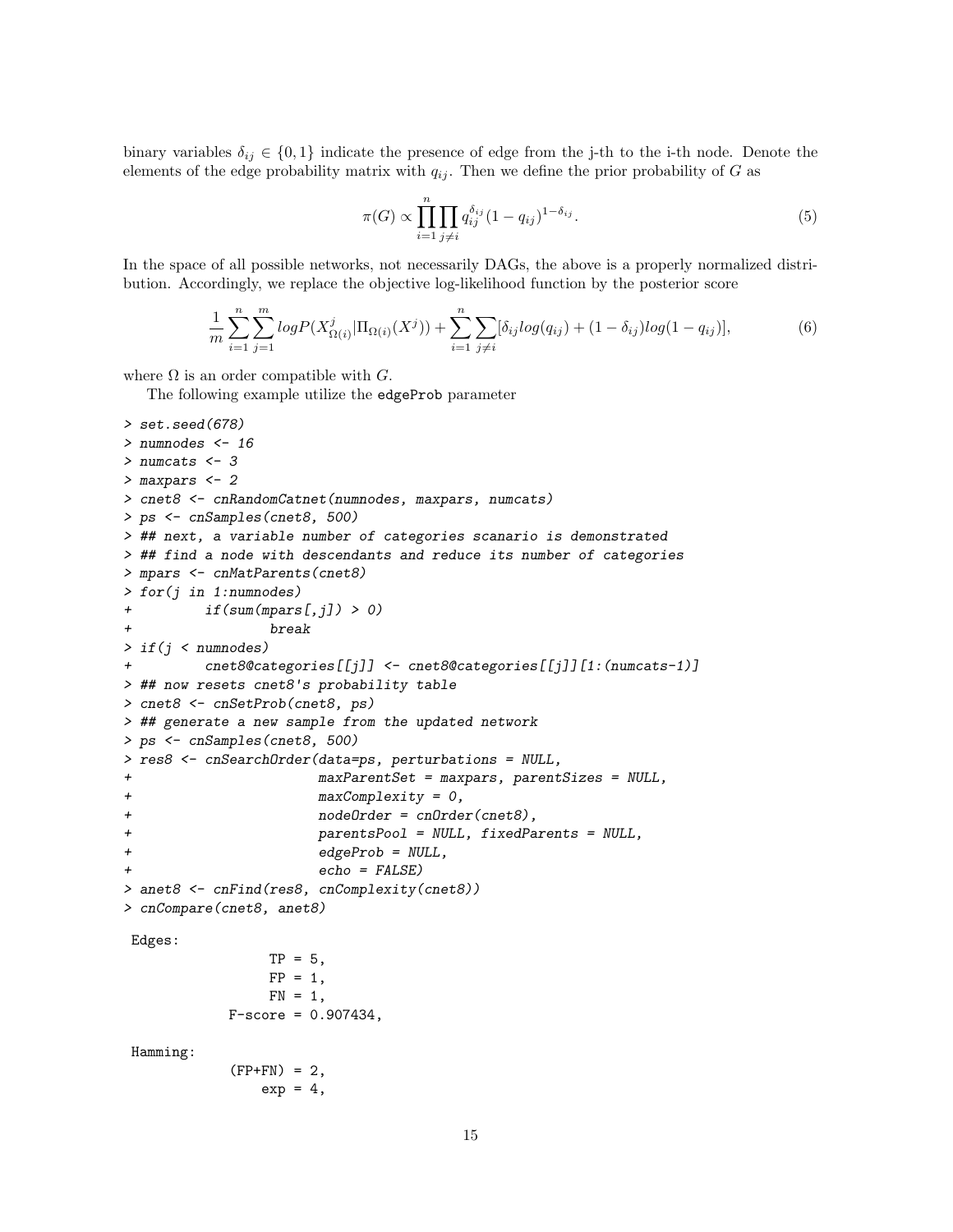```
Skeleton:
              TP = 5,
              FP = 1,
              FN = 1,Order:
              FP = 0,
              FN = 0,
Markov blanket:
              FP = 0,
              FN = 0> ## perform a stochastic search with a prior that favors the true edges (given by mpars)
> edgeHisto <- 0.5 + mpars / 4
> res9 <- cnSearchSA(data=ps, perturbations=NULL,
+ maxParentSet=1, parentSizes = NULL,
+ maxComplexity = 0,
+ parentsPool = NULL, fixedParents = NULL, edgeProb = edgeHisto,
+ selectMode = "BIC",
+ tempStart = 1, tempCoolFact = 0.9, tempCheckOrders = 20,
+ maxIter = 100, orderShuffles = -1, stopDiff = 1,
+ numThreads = 1,
+ priorSearch = NULL,
+ echo=FALSE)
> anet9 <- cnFind(res9, cnComplexity(cnet8))
> cnCompare(cnet8, anet9)
Edges:
              TP = 3,
              FP = 5,
              FN = 3,F-score = 0.662162,
Hamming:
          (FP+FN) = 8,
             exp = 11,
Skeleton:
              TP = 5,
              FP = 3,
              FN = 1,Order:
              FP = 2,FN = 2,Markov blanket:
              FP = 0,FN = 1
```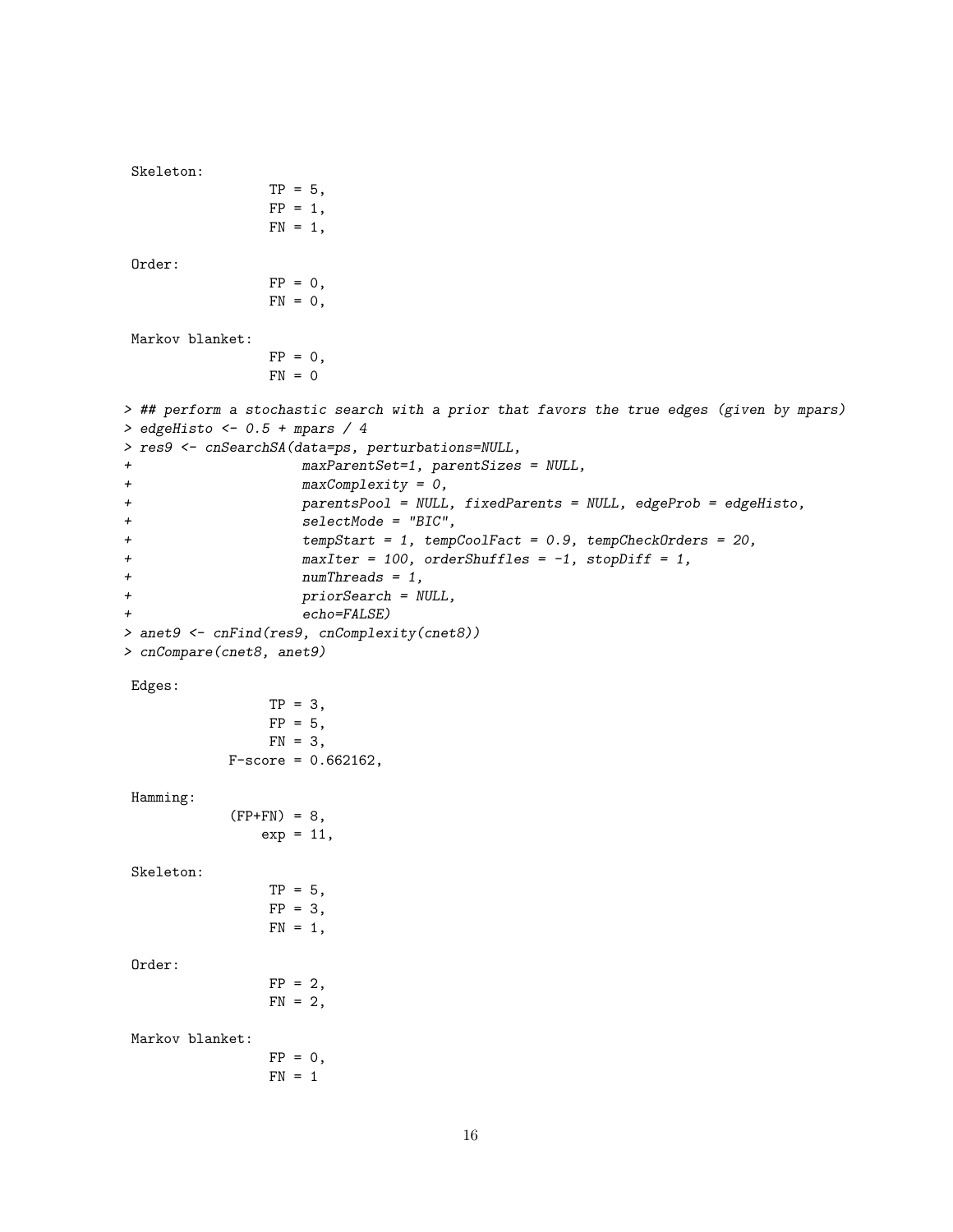The dirProb parameter, only available in the cnSearchSA function, specifies directional, also causal, prior information, thus allowing prior probabilities on the space of node orders to be defined. Similarly to edgeProb, dirProb is a square matrix R with numeric values  $r_{ij}$  in the range [0,1]. Its [i,j]-th element  $r_{ij}$  gives the probability of the j-th node to be before the i-th node. Since there are only two alternatives for each pair of nodes, the conditions  $r_{ij} + r_{ji} = 1$  and  $r_{ii} = 1$  are mandated. The prior probability of order  $\Omega$  is then defined as

$$
\pi(\Omega|R) \propto \Pi_{i < j} r_{ij}^{1(x_j \prec \Omega x_i)} r_{ji}^{1(x_i \prec \Omega x_j)}.\tag{7}
$$

Accordingly, the posterior probability of  $\Omega$  becomes

$$
P(\Omega|D_m) \propto \exp(l(\hat{G}(\Omega,\alpha)|D_m))\pi(\Omega|R),\tag{8}
$$

and the acceptance probability of the Metropolis algorithm changes to

$$
P(\Omega_2|\Omega_1, \beta) \propto 1_{\Omega_2 \in \mathcal{N}(\Omega_1)} \exp(-\min\{0, h(\hat{G}(\Omega_2, \alpha)|D_m) - h(\hat{G}(\Omega_1, \alpha)|D_m)\}/\beta),\tag{9}
$$

where  $h(\tilde{G}(\Omega,\alpha)|D_m) = l(\tilde{G}(\Omega,\alpha)|D_m) + \log(\pi(\Omega|R)).$ 

The following example illustrates the usage of perturbations to estimate pairwise node directions and feed the dirProb parameter.

```
> cnSetSeed(3456)
> ncats <-2> cn <- cnRandomCatnet(20, 3, ncats, p.delta1=0.1, p.delta2=0.2)
> norder <- cnOrder(cn)
> numnodes <- cnNumNodes(cn)
> mpars <- cnMatParents(cn)
> numsamples <- 100
> ## simulate perturbations
> pert <- as.data.frame(matrix(rbinom(numnodes*numsamples, 1, p=0.25), ncol=numnodes))
> for(j in 1:numsamples)
+ for(i in 1:numnodes) {
+ if(pert[j,i])
+ pert[j,i] <- 1+floor(runif(1)*ncats)
+ for(ip in cn@parents[[i]]) {
+ if(pert[j,ip]) {
+ pert[j,i] <- 0
+ }
+ }
+ }
> ps <- cnSamples(cn, numsamples, pert, as.index=TRUE)
> ## pairwise conditional entropy difference between perturbed and non-perturbed data
> klmat <- cnEdgeDistanceKL(ps, pert)
> fscore1 <- NULL
> fscore2 <- NULL
> for(ntrials in 1:4) {
+ numiter <- 50
+ sares1 <- cnSearchSA(data=ps, perturbations=pert, maxParentSet=2,
+ parentSizes=NULL, maxComplexity=0,
+ parentsPool=NULL, fixedParents=NULL,
+ edgeProb=NULL, dirProb=NULL, selectMode = "AIC",
+ tempStart=0.1, tempCoolFact=0.9, tempCheckOrders=numiter,
+ maxIter=numiter,
                      orderShuffles=0, stopDiff=0,
```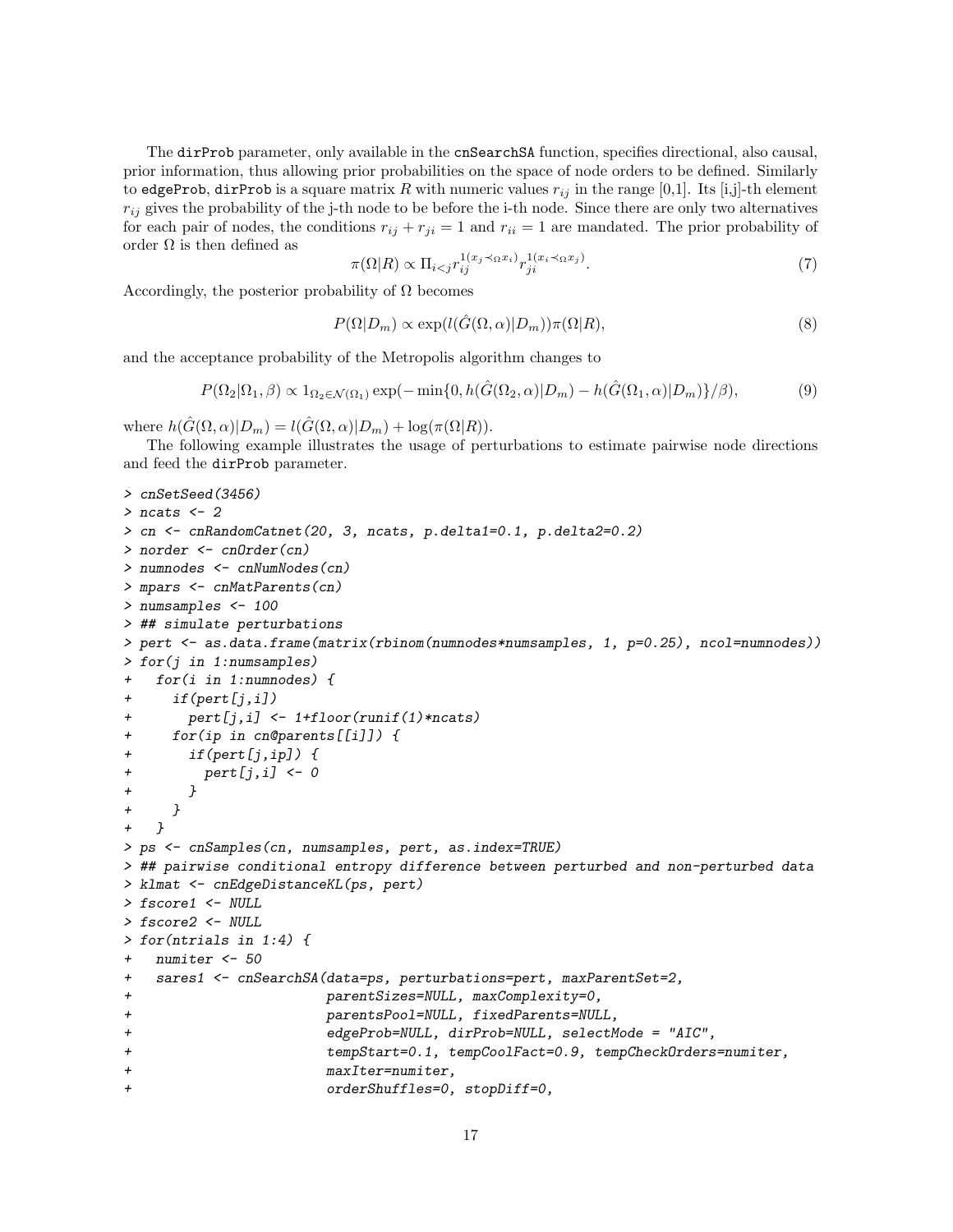```
+ numThreads=1, priorSearch=NULL, echo=FALSE)
+ cmp <- cnCompare(cn, cnFind(sares1, cnComplexity(cn)))
+ fscore1 <- c(fscore1, cmp@fscore)
+ sares2 <- cnSearchSA(data=ps, perturbations=pert, maxParentSet=2,
+ parentSizes=NULL, maxComplexity=0,
+ parentsPool=NULL, fixedParents=NULL,
+ edgeProb=NULL, dirProb=t(klmat), selectMode = "AIC",
+ tempStart=0.1, tempCoolFact=0.9, tempCheckOrders=numiter,
+ maxIter=numiter,
+ orderShuffles=0, stopDiff=0,
+ numThreads=1, priorSearch=NULL, echo=FALSE)
+ cmp <- cnCompare(cn, cnFind(sares2, cnComplexity(cn)))
+ fscore2 <- c(fscore2, cmp@fscore)
+ }
> pl <- list("No Prior"=fscore1, "KL-dist Prior"=fscore2)
> boxplot(pl, ylab="F-score")
```


# 5 Conclusion

Catnet package for R provides a framework for categorical Bayesian network inference. It implements a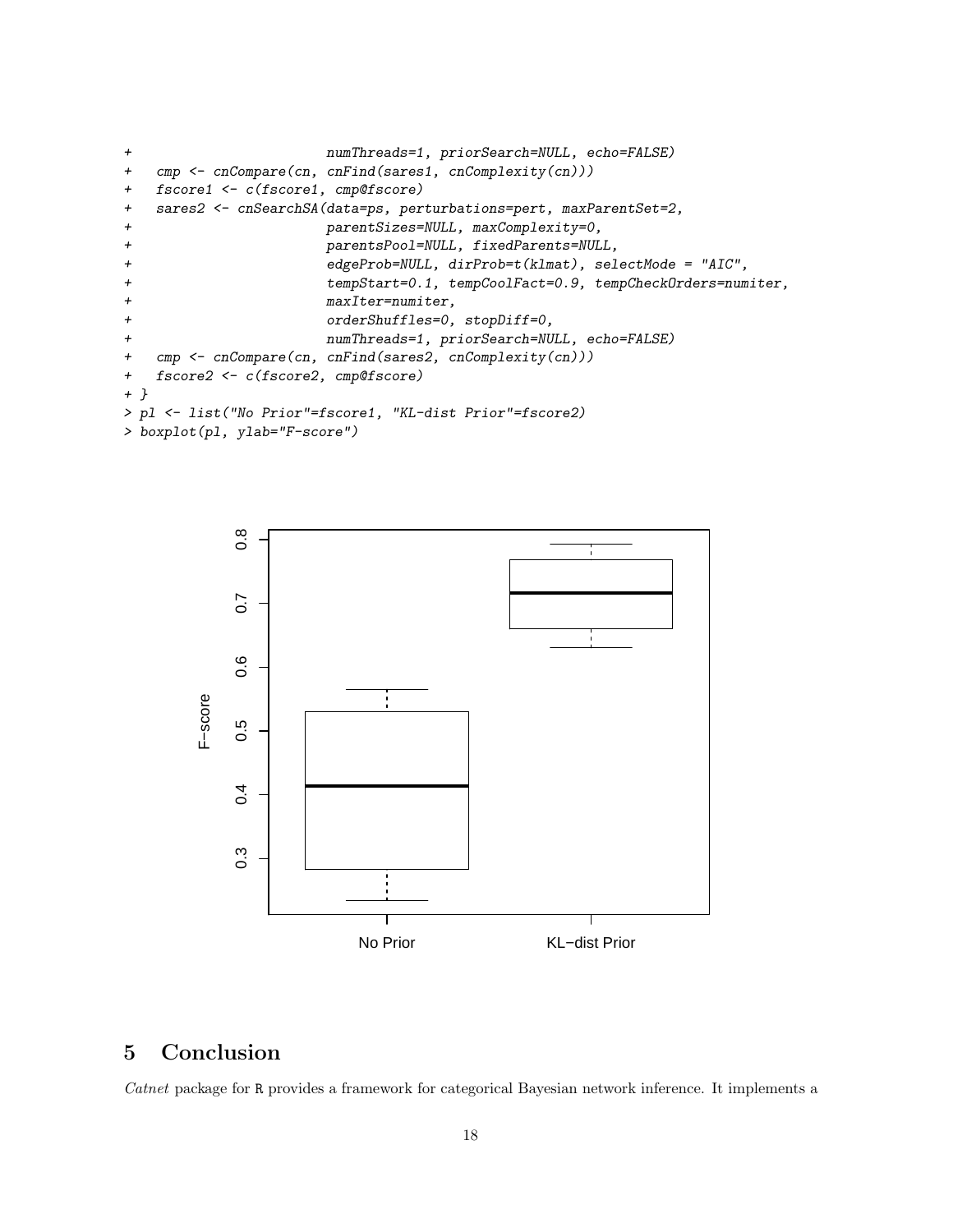maximum likelihood based estimation with subsequent model selection of choice. Throughout support of data with missing values and perturbations is provided that makes the package suitable for microarray analysis. A Bayesian structure analysis is possible via hard-edge-constraints or prior distributions on node order and connectivity. A number of additional functions for sampling, prediction and network comparison complete the package to a self-contained tool-set for discrete network analysis.

# References

- <span id="page-18-10"></span>[Acid et al.(2001)] Acid, S., Campos, L., Huete, J., The Search of Causal Orderings: A Short Cut for Learning Belief Networks. 2001, In Proc. 8-th conference on Uncertainty in Artificial Intelligence.
- <span id="page-18-6"></span>[Balov(2011)] Balov, N., Consistent Model Selection of Discrete Bayesian Networks from Incomplete Data 2011, submitted, arxiv: 1105.4507
- [Beinlich et al.(1989)] Beinlich, I., Suermondth, G., Chavez, R., Cooper, G., The ALARM monitoring system. 1989, In Proc. 2-nd Euro. Conf. on AI and Medicine.
- [Bouckaert(1992)] Bouckaert, R. Optimizing causal orderings for generating dags from data. 1992, In Proc. Conf. on Uncertainty in Artificial Intelligence, pages 9-16. Morgan-Kaufmann.
- [Buntine(1996)] Buntine, W., A guide to the literature on learning probabilistic networks from data. 1996, IEEE Transaction on Knowledge and Data Engineering, 8:195-210.
- <span id="page-18-11"></span>[Cerny(1985)] Cerny, V., A thermodynamical approach to the travelling salesman problem: an efficient simulation algorithm, 1985, Journal of Optimization Theory and Applications, 45:41-51
- <span id="page-18-12"></span>[Chickering(1996a)] Chickering, D. M., Learning Bayesian Networks is NP-Complete. 1996(a), In D. Fisher, H. Lenz (Eds.) Learning from Data: Artificial Intelligence and Statistics V, Ch. 12, 121-130.
- <span id="page-18-2"></span>[Chickering(1996b)] Chickering, D. M., Learning Equivalence Classes of Bayesian-Network Structures. 1996(b), Journal of Machine Learning research, 2, pp. 445-498.
- <span id="page-18-1"></span>[Cooper & Herskovitz(1992)] Cooper, G. F., Herskovitz, E., A Bayesian method for the induction of probabilistic networks from data. 1992, Mach. Learn., 9, pp. 309-347
- <span id="page-18-4"></span>[Daly & Shen(2007)] Daly, R., Shen, Q., Methods to Accelerate the Learning of Bayesian Network Structures. 2007, In Proc. of the UK Workshop on Computational Intelligence, Imperial College, London.
- <span id="page-18-0"></span>[Heckeman et al.(1995)] Heckeman, D., Geiger, D., Chickering, D., Learning Bayesian networks: The combination of knowledge and statistical data. 1995, Machine Learning, 20(3), pp. 197-243.
- <span id="page-18-8"></span>[Gentleman et al.(2009)] Gentleman, R., Whalen, E., Huber, W., Falcon, S., graph: A package to handle graph data structures. R package. 2009, package version 1.24.1
- <span id="page-18-9"></span>[graphvis] Graphviz - Graph Visualization Software http://www.graphviz.org/
- <span id="page-18-3"></span>[Friedman et al.(1999)] Friedman, N., Goldszmidt, M., Wyner, A., Data Analysis with Bayesian Networks: A Bootstrap Approach. 1999, Proc. Fifteenth Conf. on Uncertainty in Artificial Intelligence (UAI).
- <span id="page-18-7"></span>[Friedman et al.(2000)] Friedman, N., Goldszmidt, M., Wyner, A., Using Bayesian Networks to Analyze Expression Data. 2000, Journal of Computational Biology, 7, pp. 601-620.
- <span id="page-18-5"></span>[Friedman & Koller(2003)] Friedman, N., Koller, D., Being Bayesian about network structure: A Bayesian approach to structure discovery in Bayesian networks. 2003, Mach. Learn., 50, pp. 95-125.